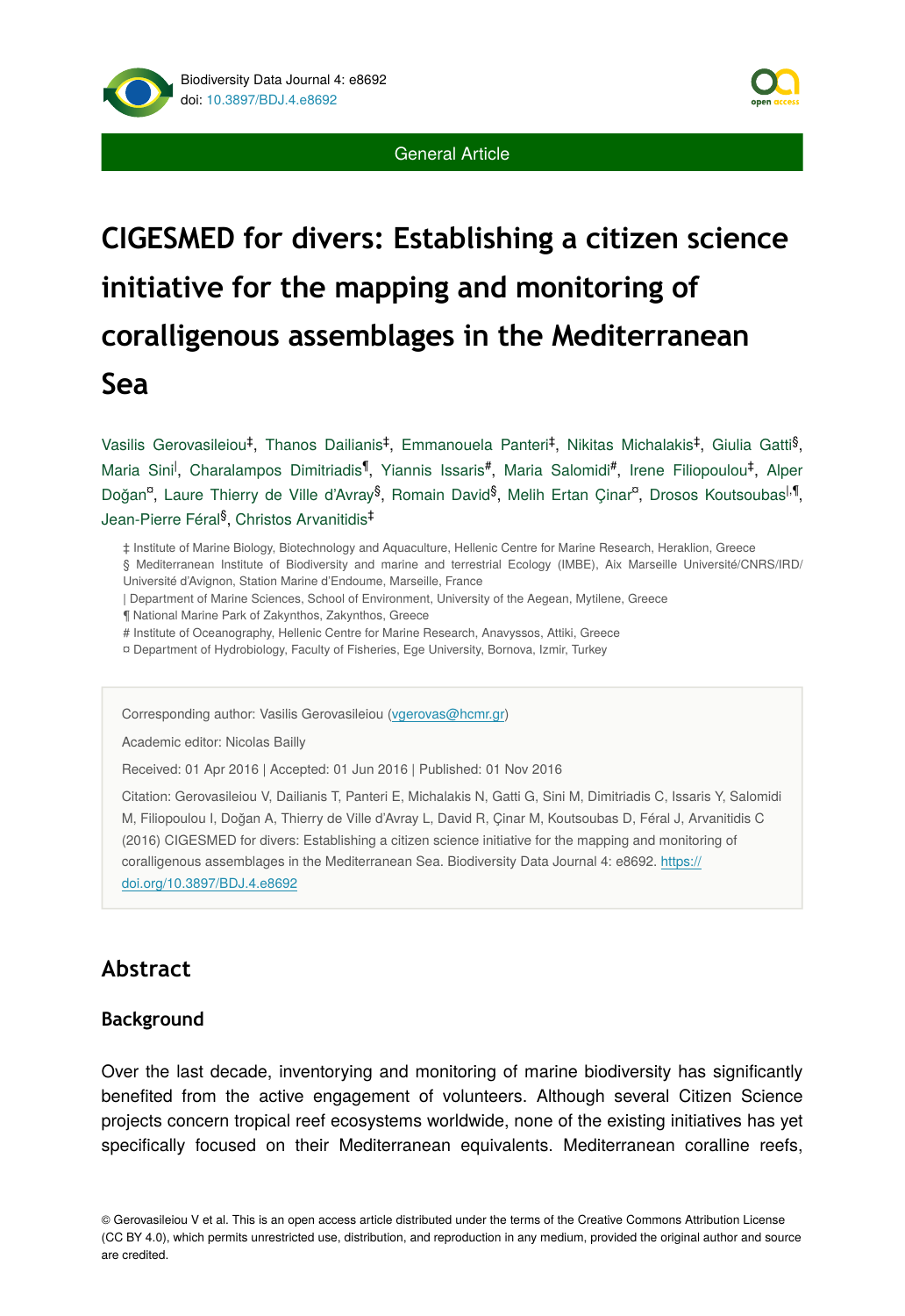known as "coralligenous", are bioherms primarily built by calcifying rhodophytes on hard substrates under dim-light conditions; they are considered hotspots of biodiversity and are extremely popular among divers due to their complex structure, conspicuous biological wealth and high aesthetic value. Nevertheless, data on their distribution, structure and conservation status is lacking for several Mediterranean areas while they are vulnerable to an increasing number of threats.

## **New information**

In the framework of CIGESMED SeasEra (ERAnet) project a specialized Citizen Science project was launched, aiming to engage enthusiast divers in the study and monitoring of Mediterranean coralligenous assemblages through the gathering of basic information regarding their spatial occurrence, assemblage structure and associated pressures or threats. For its active implementation, a data collection protocol and a multilingual website were developed, comprising an educational module and a data submission platform. Georeferenced data reporting focuses on: (a) basic topographic and abiotic features for the preliminary description of each site, and the creation of data series for sites receiving multiple visits; (b) presence and relative abundance of typical conspicuous species, as well as (c) existence of pressures and imminent threats, for the characterization and assessment of coralligenous assemblages. A variety of tools is provided to facilitate end users, while divers have the choice to report additional information and are encouraged to upload their photographs. The long-term goal is the development of an active community of amateur observers providing widespread and ecologically significant data on coralligenous assemblages.

# **Keywords**

Coralligenous assemblages, Coralligenous outcrops, coralline reefs, bioherms, biodiversity hotspot, monitoring, citizen science, SCUBA diving, Mediterranean Sea

# **Introduction**

Active involvement of volunteers has greatly assisted inventorying and monitoring of marine biodiversity, over the last decade (Thiel et al. 2014). Notable Mediterranean examples of Citizen Science (CS) initiatives focusing on marine biodiversity concern the study and monitoring of vulnerable species (Goffredo et al. 2004, Bramanti et al. 2011), gelatinous plankton aggregations (Boero et al. 2013, Boero et al. 2009), fish assemblages (Arvanitidis et al. 2011, Azzurro et al. 2012, Bulleri and Benedetti-Cecchi 2014), non-indigenous species (Zenetos et al. 2013, Bodilis et al. 2013), or a combination of several diversity features (e.g. [Seawatchers\)](http://www.observadorsdelmar.cat/). Although a plethora of CS projects deal with tropical coral reefs (e.g. Hodgson 2001, Marshall et al. 2012, Branchini et al. 2014) at a global scale, none has focused on their Mediterranean counterparts.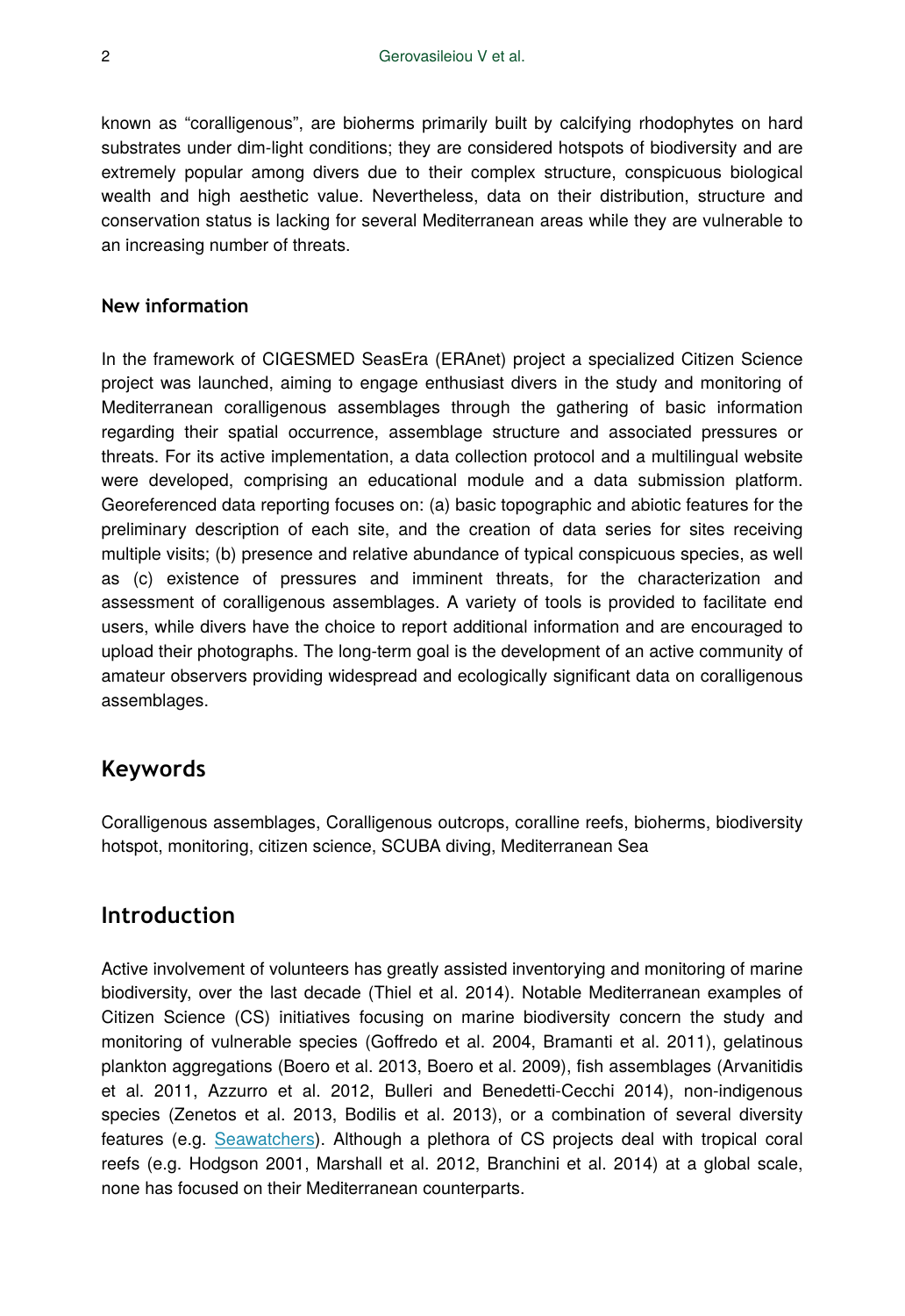Mediterranean coralline reefs, widely known as "coralligenous" (from the french term "coralligène", *sensu* Marion 1883), are bioherms built by calcifying rhodophytes on hard substrates under dim-light conditions. They are considered hotspots of biodiversity, harbouring rich assemblages and valuable biological resources (Ballesteros 2006). Coralligenous beds and their assemblages are extremely popular among SCUBA divers due to their complex structure, conspicuous biological wealth and high aesthetic value. Nevertheless, data on their distribution, structure and conservation status is lacking for several Mediterranean areas (e.g. southern and eastern Mediterranean regions) while they are vulnerable to an increasing number of threats (Giakoumi et al. 2013, Martin et al. 2014, Gatti et al. 2015).

The [CIGESMED](http://www.cigesmed.eu/) SeasEra project aims to enhance understanding on the links between natural and anthropogenic pressures and ecosystem functioning to define and maintain the "Good Environmental Status" (GES) of the Mediterranean Sea, through the integrated study of coralligenous assemblages. In the framework of CIGEDMED SeasEra project, a specialized CS initiative was launched aiming to engage enthusiast divers in the study of this Mediterranean habitat in order to obtain information regarding its spatial distribution, enable a primary characterization of the basic structure of its assemblages, and monitor potential pressures and threats to the habitat. The initial development of this pilot CS project was based on previous experience of the IMBBC (Institute of Marine Biology, Biotechnology and Aquaculture, HCMR) research group and CIGESMED partners on citizen science pilots design and implementation, as well as on the human, hardware and software resources of the [LifeWatchGreece](http://www.lifewatchgreece.eu/) Research Infrastructure, a landmark in the European Strategy Forum on Research Infrastructures (ESFRI) roadmap. This paper aims to describe the background, basic principles and structure of the specialized CS initiative, along with the developed infrastructure, tools and guidelines that will support the ongoing collection of data on a Mediterranean scale.

# **Materials and Methods**

## **Preparatory phase and methodological concept**

Past experience from CS projects showed that it is relatively easy to design a CS approach and address volunteers but hard to ensure continuous production and flow of useful and reliable data (Arvanitidis et al. 2011). In retrospect, a key aspect in the design of this pilot project was the collection of data that are: (a) relatively easy to acquire and report, based on the overall, underlying principle "keep it as simple as possible", and (b) reliable and failproof. In order to develop a CS protocol that would fulfill the objectives of CIGESMED project, we first created a list of the main types of data that can plausibly be gathered by citizen scientists, based on feedback from scientists that are actively involved in the study of coralligenous assemblages. The complexity and difficulties in the proper definition and description of this specific habitat were also considered. Once available, such information is critical for the ecological assessment and management of these communities. During the consultation and design process, two main groups of information requirements were specified: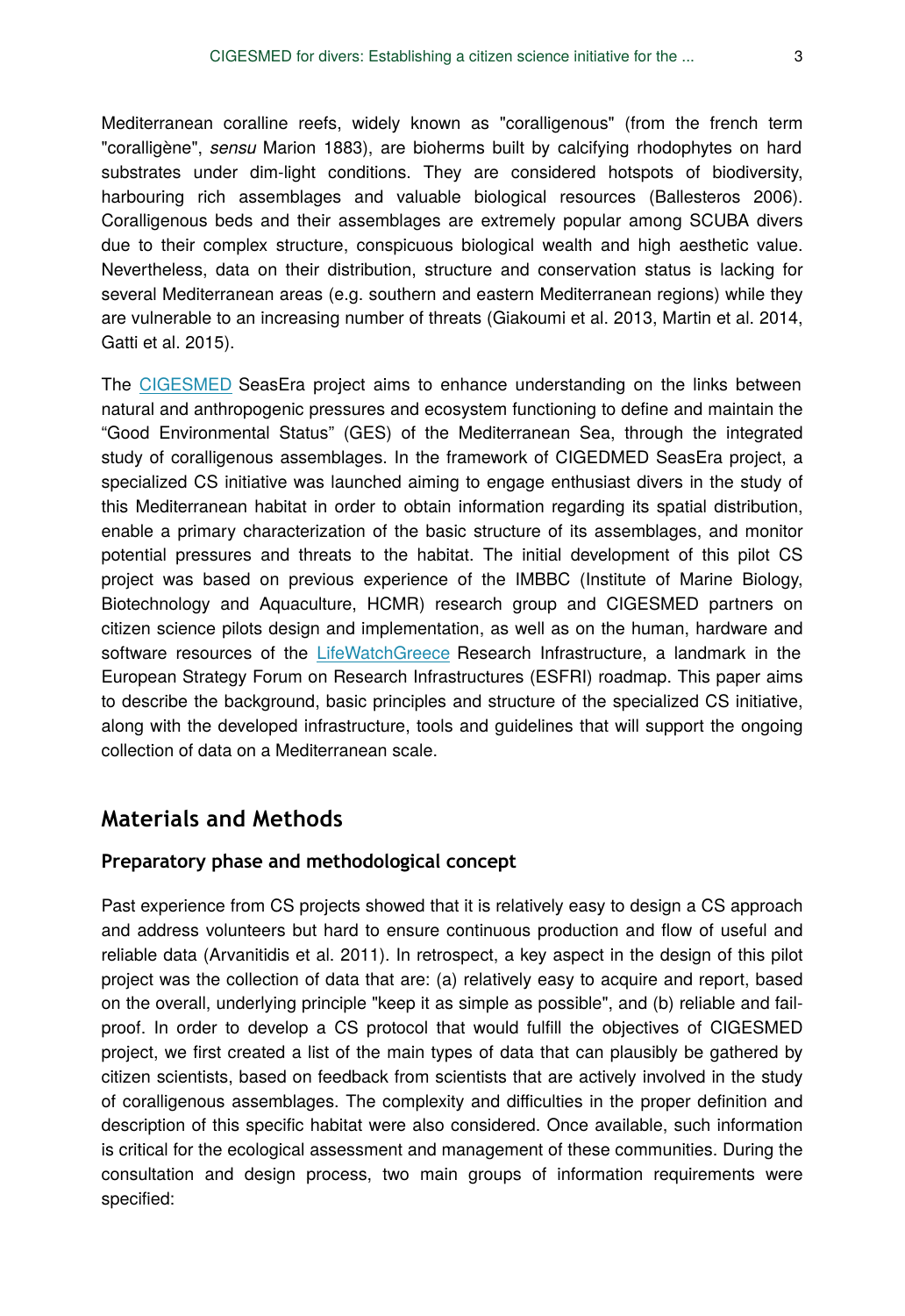#### *A. Identification of new sites hosting coralligenous assemblages*

This is particularly important given the considerable paucity of spatial information regarding the presence of coralligenous bioherms in the eastern and southern Mediterranean regions, and the high cost of conducting extensive surveys to gather relevant data, since this habitat type usually develops in relatively deep waters (i.e. average of 20 m or even deeper in the eastern Mediterranean).

#### *B. Spatial recording of pressures and imminent threats*

Such baseline information is key in the design of effective management plans for the conservation of coralligenous assemblages in different parts of the Mediterranean.

#### **Identifying the profile of citizen scientists**

Citizen science approaches maximize their potential when appropriately designed and implemented to address specific scientific goals (Bonney et al. 2014). The main aim of *CIGESMED for divers* CS initiative is to create a network of dedicated coralligenous observers spanning over the Mediterranean Sea. By creating a network of bilateral communication, scientists can address specific scientific / conservation issues that may arise in different areas (e.g. assessing changes in the structure of communities, or the extent of a sporadic mass mortality event) and gather valuable qualitative and semiquantitative information with minimum cost. The majority of CS initiatives aim to maximize citizen engagement. However, 58% of the marine-related CS projects concentrate in easily accessible habitats such as beaches, estuaries, reefs and seagrass beds, which are found in waters shallower than 10 m (Thiel et al. 2014). Due to the specific diving time and depth limitations of recreational SCUBA diving activities, only 28% of the marine-related CS projects consider depths between 10 and 40 m, while another 14% focuses in deeper waters (>40 m) (Thiel et al. 2014).

Coralligenous bioherms usually develop in circalittoral waters, with their upper distribution limit ranging from less than 20 m depth in the western Mediterranean regions to more than 30 m in the eastern basin, although exceptions can be found in both areas depending on the prevailing environmental conditions (Ballesteros 2006, Sini et al. 2015). Given the aforementioned constraints, the natural complexity and distribution patterns of this habitat type, the CIGESMED CS project could not be based on the massive engagement of citizens-fun divers alone. Instead the project's main target group is "dedicated divers", i.e. dive enthusiasts who dive at depths greater than 20 m, and exhibit a particular interest for underwater life and the conservation of their diving spots (e.g. local diving associations, naturalists and underwater photographers). According to the preliminary research and previous experience of CIGESMED partners, many divers fitting to this profile are active participants in existing marine life fora and networks (e.g. [DORIS](http://doris.ffessm.fr/), [BioObs](http://bioobs.fr/)), and are positively inclined towards using a platform that allows systematic sharing of their observations. Keeping these considerations aside, the designed CS module is openly addressing all amateur divers who are able and willing to contribute information on the occurrence of coralligenous bioherms, alongside specific information on conspicuous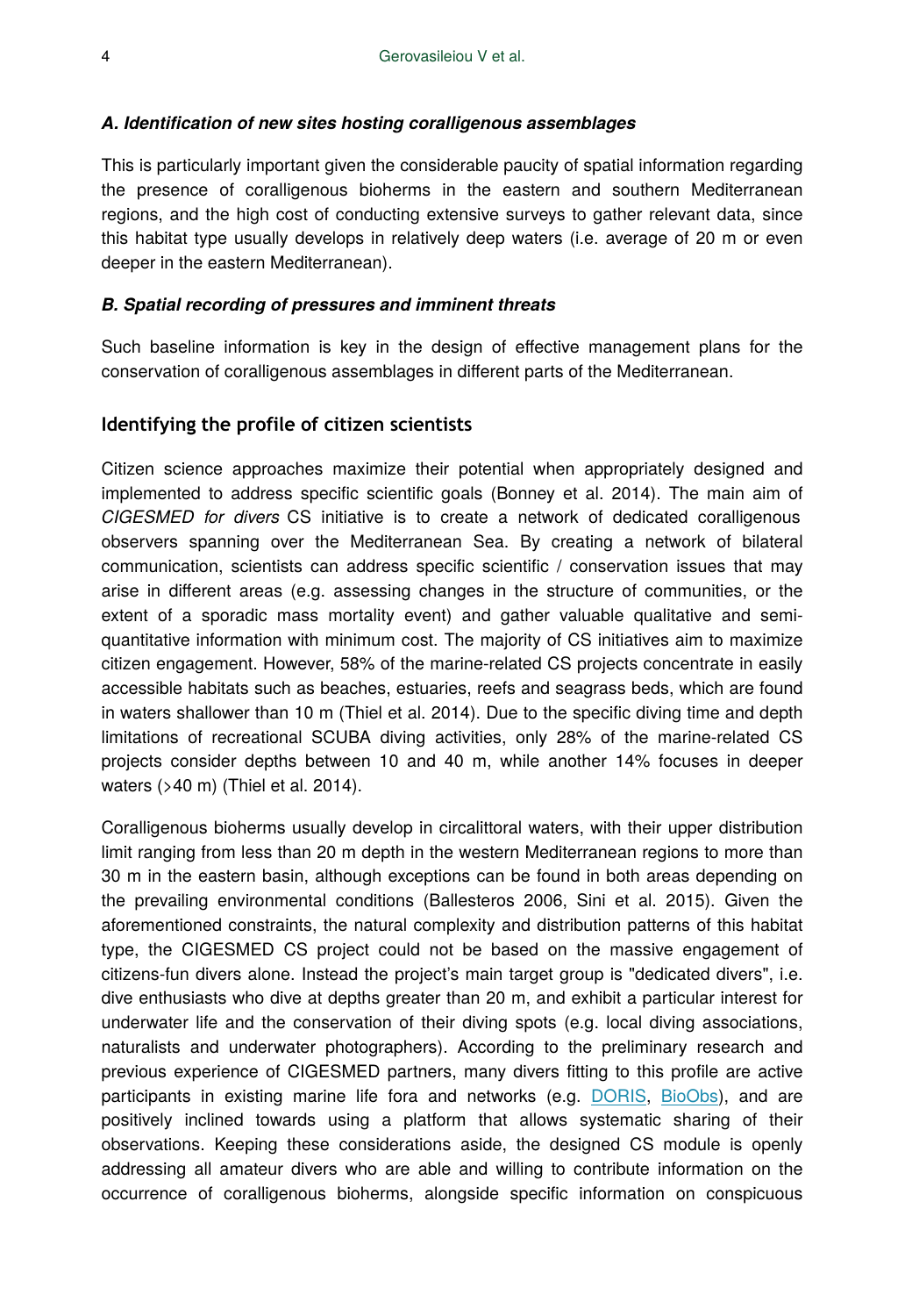coralligenous species, existing pressures and threats, at any place they carry out their diving activities. In addition, the online platform could serve as an online repository for existing unpublished relevant data from various sources.

#### **Website development and mobile applications**

For the active implementation of the designed CS protocol, a portal supporting multilingual content was developed. It is currently available in 6 languages: English, French, Greek, Italian, Turkish, and Spanish. For the website development all available options were considered and Drupal® was selected as the platform that could optimally satisfy the demanding requirements of the designed website. Flexibility, stability and an API framework that can accommodate almost all conceivable functionality were the key characteristics for choosing the specific Framework - CMS (Content Management System). The website uses the Bootstrap 3.x, the most popular HTML, CSS and JS framework for development of complex dynamic websites and web applications, providing an easy way to adapt a responsive web design layout to the final template. All technologies involved in the development process are Open Source, based on the well-tested LAMP Platform (acronym for Linux, Apache, MySQL and PHP) and most used in WWW. For map display functionality Leaflet library and the Openlayers 3.x were used combined with the Google Maps API v.3.

An advanced user management system was developed, with three different groups of registered users: (a) *divers*, who can create, edit and delete content about observations, (b) *country managers*, being able to verify new user registrations, and (c) *website administrators*. Based on permissions set for those groups, each registered user has access to various features of the website. The demand of a complex observation registration form was covered by providing the user with the option to choose between different form displays when the user creates or edits an observation.

A mobile application, that was originally developed in the framework of the LifeWatchGreece infrastructure, was modified and extended to support the present CS initiative. For this reason, a specialized "Citizen Science" sub-application was developed by utilizing [Unity3D](http://unity3d.com/) Platform and C# scripting language.

#### **Field trials and preliminary data gathering**

Field trials for the implementation and optimization of the developed CS protocol took place in three countries: France (Marseille), Greece (National Marine Park of Zakynthos) and Turkey (Izmir). These included briefings to volunteer divers from local dive centres and associations, experimental dives for data collection followed by interviews, questionnaires and discussions, so as to come up with a more simplified list of requirements that clearly address the CIGESMED project objectives and make the data collection and reporting procedures as easy as possible for the participants. During these trials, the idea of developing an educational CS module to ensure a basic understanding of coralligenous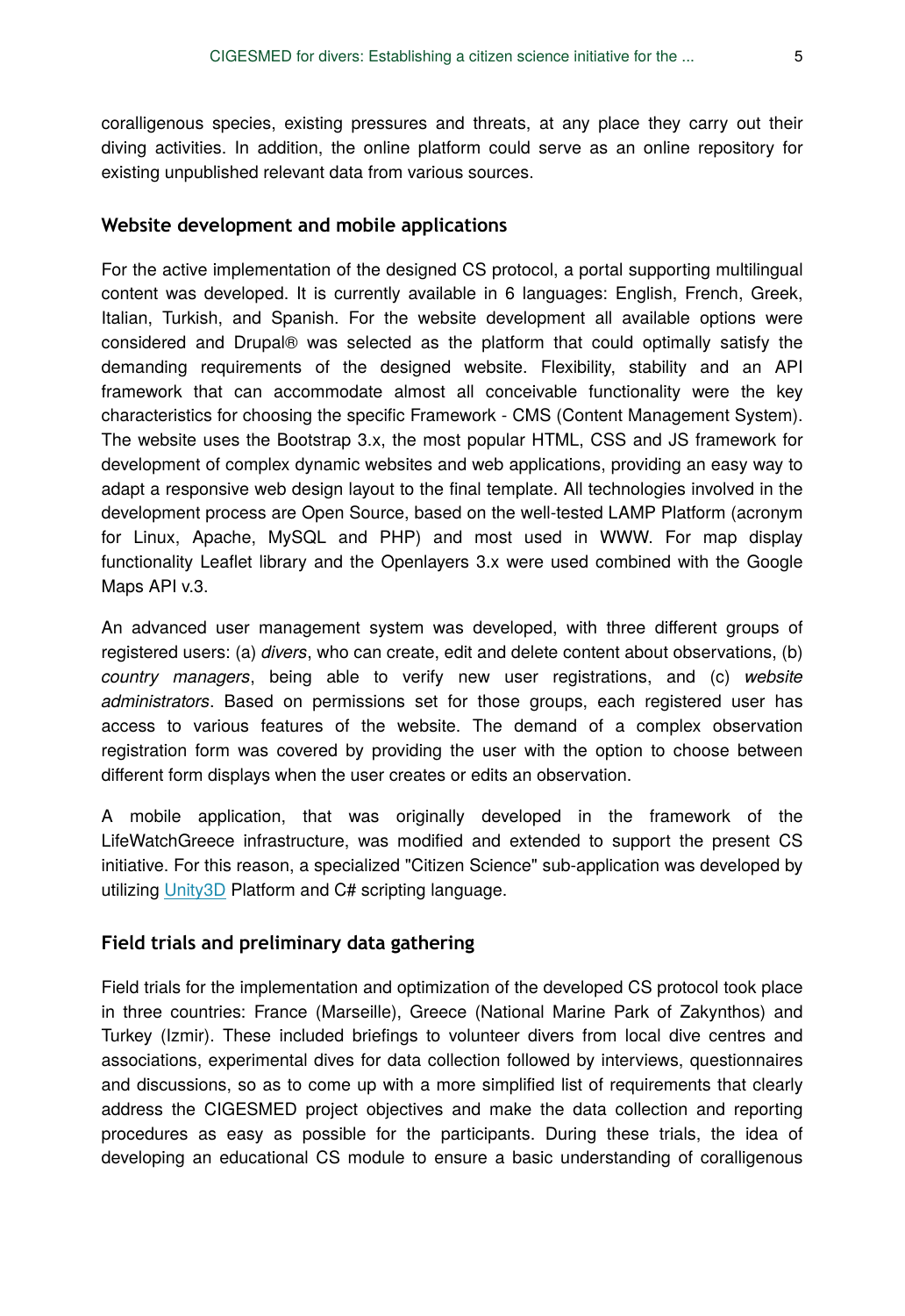bioherms and their associated communities also emerged, and was subsequently constructed.

Preliminary data gathering was performed by the researchers and divers involved in CIGESMED project, thus allowing the assessment of coralligenous sites in four regions: Western Mediterranean, Ionian Sea, Aegean Sea and Levantine Sea.

# **Results**

The developed CS methodological protocol and *CIGESMED for divers* website ([http://](http://cs.cigesmed.eu/) [cs.cigesmed.eu/](http://cs.cigesmed.eu/)) comprise:

- An educational module with simplified information regarding coralligenous assemblages, in order to ensure a basic understanding of these habitats by the diving community, answers to frequently asked questions that were identified during the field trials, and detailed guidelines for *in situ* data collection in five languages; English (Suppl. material 1), French (Suppl. material 2), Greek (Suppl. material 3), Italian (Suppl. material 4), and Turkish (Suppl. material 5).
- A multilingual data submission infrastructure, using an online web platform, where one can readily download the data-recording dive slates and subsequently upload the recorded information after each dive; the printable dive slates include visual guides and fill-in forms in English (Suppl. material 6), French (Suppl. material 7), Greek (Suppl. material 8), Italian (Suppl. material 9), and Turkish (Suppl. material 10) while the web version is also available in Spanish.

The website requires registration from the user in order to be able to submit, view and review data. During the initial registration process, users are requested to submit basic personal data (e.g. name, country of residence, affiliation) and information on their diving profile (i.e. diving experience and certification level), dive computer brand and type (for standardizing temperature data records), past experience from any other CS projects, area of taxonomic interest in cases of professional scientists and enthusiast naturalists, and dive centre (Fig. 1). Users are also able to choose among two data entry form options: (a) Standard taxonomic, that is ranking taxa in a standard phylogenetic order for educational/ scientific reasons, or (b) a guided version, following the arrangement on the printed slate version, where different taxa are ranked in a way optimized to facilitate reporting *in situ*, according to experience gained from the field trials.

The main data submission infrastructure (dive slate and web version) provides fields for reporting information relevant to the characterization of the site and the assessment of its coralligenous assemblages, organized in two sections: (a) basic data and parameters, and (b) ecological observations (Fig. 2). In the web version it is clearly stated that the information fields requested within those two sections are optional, i.e. at each recording event the participant is free to submit whichever data he/she was able to collect during the dive or he/she is willing to share. There are three compulsory fields, namely "Date of observation", "Geographic Reference" and "Observation depth (m)", marked with an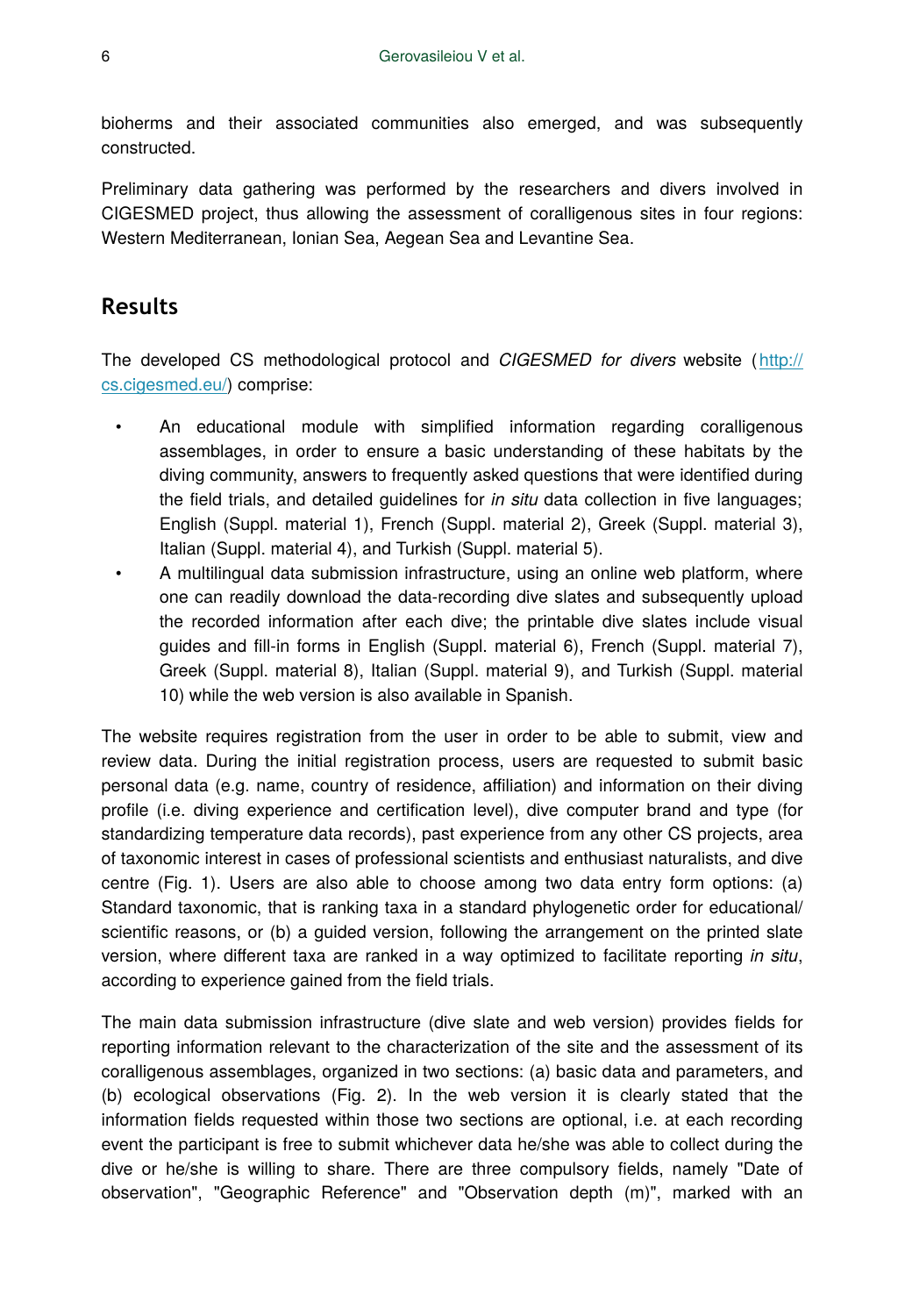asterisk (\*). In several cases, images and explanatory texts are provided for certain fields (e.g. Thermocline's Depth: At what depth did you feel a sharp decrease of temperature?) and their observation ranks. Online data submission is aided with tick boxes, selections from drop-down menus, free text fields, and an interactive map (Leaflet.js and Google Maps).

|                                                                                                                                                                                                                                                                                                                                                                                                                                                                                                            |                                                                                                                                                                                                    | View   Circles                                                                                                                                                            |                                                                                                                                                                                                                                                                                               |                                                   |                                                                                                                                                             |                                                      |                        |                                        |
|------------------------------------------------------------------------------------------------------------------------------------------------------------------------------------------------------------------------------------------------------------------------------------------------------------------------------------------------------------------------------------------------------------------------------------------------------------------------------------------------------------|----------------------------------------------------------------------------------------------------------------------------------------------------------------------------------------------------|---------------------------------------------------------------------------------------------------------------------------------------------------------------------------|-----------------------------------------------------------------------------------------------------------------------------------------------------------------------------------------------------------------------------------------------------------------------------------------------|---------------------------------------------------|-------------------------------------------------------------------------------------------------------------------------------------------------------------|------------------------------------------------------|------------------------|----------------------------------------|
| The street Contensation of the content of the content of the content of the content of the content of the content<br>USER ACCOUNT<br>Concretions Light bepotensyment<br><b>Monarchiller</b><br>Unername <sup>x</sup><br>Spaintiger eliment positionism is not absent own of his period. Aprily<br>beauty and all most of<br><b>PERMITTE</b><br>Kened address ?<br>A solid a rised address, All is really from the system will be sent to risk ads                                                          | Diese Prodig<br><b>Dhong Experience</b><br>. Since<br>Brand all company and the standard and<br><b>Uning Certification Level</b><br>. None<br>Face choice and Beng berthouse were                  | buring Greece<br>Our.<br>Gerovasteiou<br>Vacin.<br>Area of Savonomic Interest:<br>Saonges, anthecesers, Roh-<br>Institution: HOME<br>Homepage (ur) - Irw)                 | Diving Experience<br>Other Expierence from Projects:<br><b>COMBER</b><br>Experience from other citizen-science project Ves<br>Diring Experience: more than 100 dives.<br>Duing Certification Level PADI Diversaster<br>Die Computer Brand and Tuter SULINTO<br>Duer Centre HCM3<br>May Sundry |                                                   |                                                                                                                                                             |                                                      |                        |                                        |
| mand a met actions. Man main Alute the lanesment for under terms of the amount<br>address to the Augustade professional party from that of months they can be the<br>and in many terms must be included in a chal-<br>Title  <br>Lister.<br>Foreign and on<br>Your furnity carried<br><b>Car Scriptorium</b><br><b>Eing name</b><br>Please scient your Braintyme,<br>Pleasanter and following<br><b>booklyding</b><br>Please with your convert business kare.<br>The put mode gaps support furthermore and | Dire Computer Brand and Type<br>ag hands<br><b>ALLING</b><br>Experience from uniter children adverse present<br>0.88<br>0.76<br>o ver<br>Area of Taconcenic Interest<br><b>Road Gentre</b><br>Aug. | requirement researchgate net/profile/deals, Germanilets.<br>History<br>Meridian for<br>5 rooming 3 weeks<br>Points<br>. Observation Foints 7<br>Total kell categories): 7 | Portugal<br>Montee<br>Daligle<br>Olympical C<br>Location."<br>19.04.00% - 19.81<br><b>The reaching between</b><br>$\sim$<br>MAT.<br>19.01.2016 - 741.91<br>Porte                                                                                                                              | Children<br>Delutureciti - surtor exter-<br>sons. | Improvement & Associated Sections & Territorial Association and<br><b>Side of Assessing</b><br>Sensorer Geographic Selectrice<br>10°C<br>26.01 AV18 PARENTS | POINT LE BEPERETIVERE  E<br>nown covariazioni per  i | Crimmation - Then does | <b>MACZINE</b><br>$-18.01$<br>YUD 2014 |
| Country<br>- None -                                                                                                                                                                                                                                                                                                                                                                                                                                                                                        |                                                                                                                                                                                                    |                                                                                                                                                                           | Kennedma Peris Valley Valley                                                                                                                                                                                                                                                                  | <b><i>Instantially</i></b><br>particles           | 25, 952 1216, 726, 6725                                                                                                                                     |                                                      |                        | 18.23                                  |
| Please when they showed<br>Herneyage (srl . 0xld)                                                                                                                                                                                                                                                                                                                                                                                                                                                          |                                                                                                                                                                                                    |                                                                                                                                                                           | TECH JEFA - 1977 -<br>April<br>Kerosahnu Anu Kerius - Vasha                                                                                                                                                                                                                                   | <b>STATE</b><br><b>Automatic</b><br>particles     | 1145<br>ALBUMY ISLAMING                                                                                                                                     | Wash couldn't community of                           |                        | YEAR 2014<br>$+0.17$                   |
|                                                                                                                                                                                                                                                                                                                                                                                                                                                                                                            |                                                                                                                                                                                                    |                                                                                                                                                                           | 15.01.2016 - 17.07<br>Lens<br>Warrentworkshop studies - studies                                                                                                                                                                                                                               | cher autor :<br>$-20\%$                           | 37.6472823367502                                                                                                                                            | PORT OCASSIZIONARY 5                                 |                        | YLES 2014<br>1707                      |

#### Figure 1.

User account registration form of *CIGESMED for divers* website.



#### Figure 2.

Observation form in the data submission platform of the *CIGESMED for divers* website.

## **Basic data and parameters**

This section integrates typical geographic and topographic data along with several easily assessed abiotic environmental parameters which can allow a preliminary description of the site, as well as the development of data series for sites receiving multiple visits (Table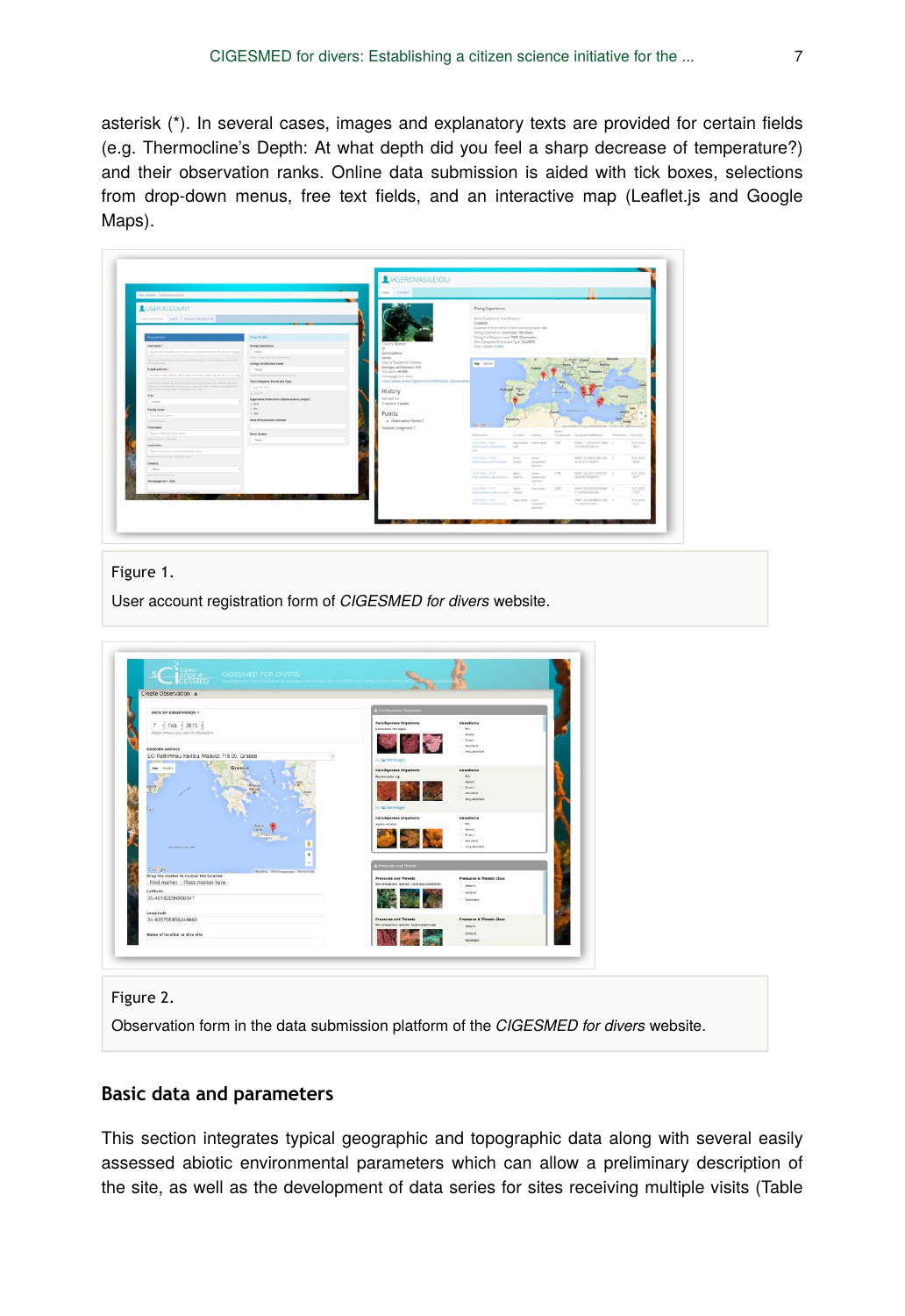1). The location of the dive is reported in the online observation form through an interactive map which allows the user either to visually recognize the site and place a waypoint, or manually enter coordinates. Observation ranks of the topographic features are presented with symbols taken from the CIGESMED protocol for monitoring coralligenous (David et al. 2014). A command line process for underwater data reporting is provided in the guidelines.

#### Table 1.

Basic information requested in the data submission platform of the on the *CIGESMED for divers* protocol (\* compulsory field).

| Remarks, explanatory texts and observation ranks                                                                     |
|----------------------------------------------------------------------------------------------------------------------|
|                                                                                                                      |
| Coordinates in Decimal Degrees (based on Google WGS 84 Web<br>coordinate system) and/or selection on interactive map |
|                                                                                                                      |
| Temperatures in Celsius degrees (°C)                                                                                 |
| At what depth did you feel a sharp decrease of temperature?                                                          |
| Temperature in Celsius degrees (°C)                                                                                  |
|                                                                                                                      |
|                                                                                                                      |
| Observation ranks: none, weak, strong                                                                                |
| Observation ranks: clear water, some suspended particles, turbid                                                     |
| Min and max depth of observed coralligenous formations                                                               |
| Observation ranks: less than 5 m, 5-10 m, 10-20 m, more than 20 m                                                    |
| Observation ranks: isolated patch, discontinuous, continuous                                                         |
| Observation ranks: vertical, sloping, horizontal, overhanging                                                        |
| Observation ranks: tiny, small, medium, large                                                                        |
| Observation ranks: N, NE, E, SE, S, SW, W, NW                                                                        |
|                                                                                                                      |

#### **Ecological observations: reporting biodiversity and threats**

This section of the CS platform focuses on: (a) the presence and relative abundance of typical conspicuous species of coralligenous assemblages and (b) the recording of pressures and imminent threats. A total of 23 taxa belonging to 7 taxonomic groups were included in the CS protocol (Table 2). The list is restricted to the minimum number of species possible, so as not to overwhelm citizen scientists with a large amount of information. The scope of this taxon list was not to be as comprehensive as possible but rather to include certain taxa that are characteristic of the various coralligenous facies, as well as a number of rare, protected and commercial species the reporting of which is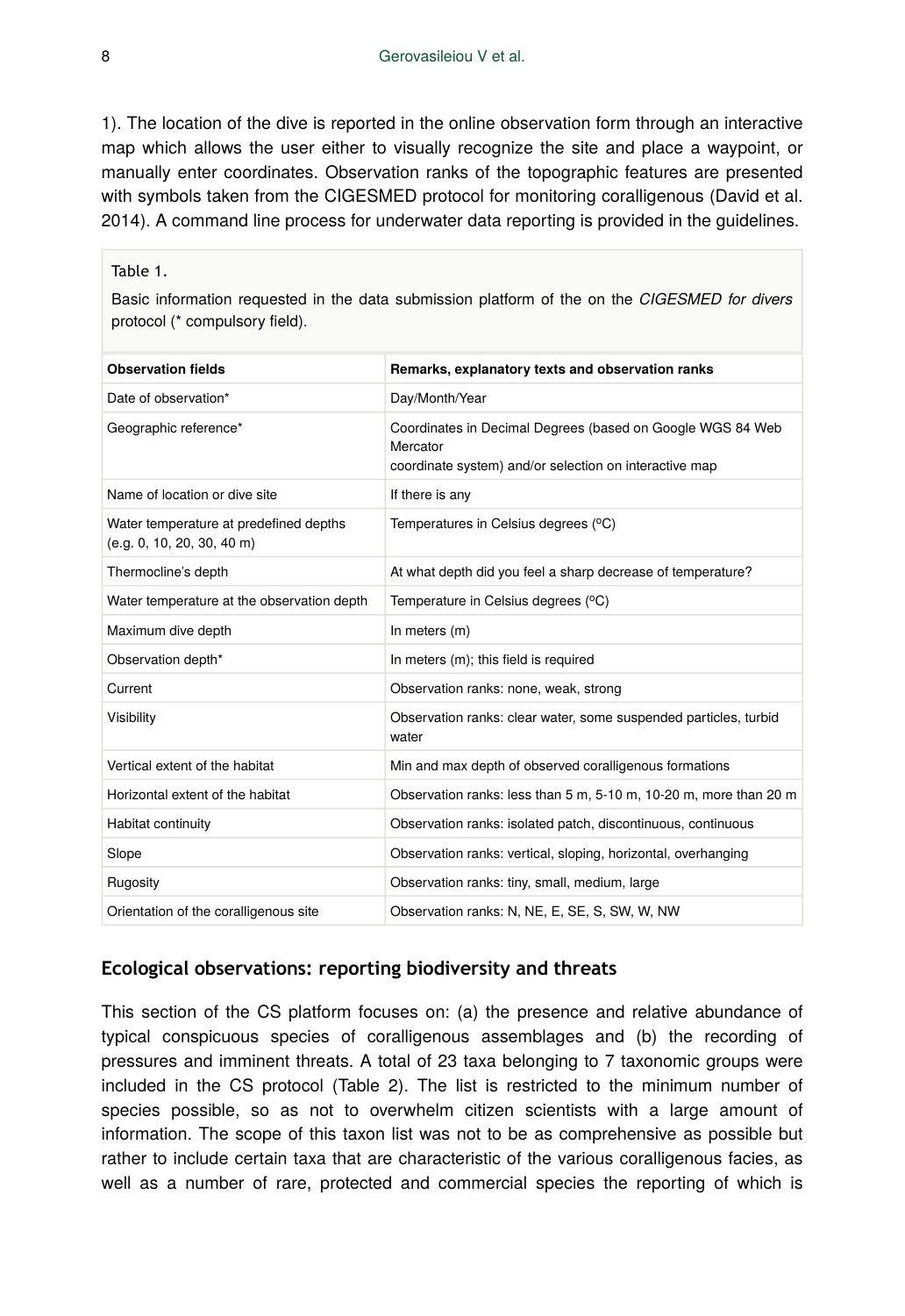scientifically interesting. Confirmation of the presence of coralligenous assemblages and their rough characterization were the main priorities considered. The taxa comprising the list are conspicuous and properly selected to assure: (a) easy identification underwater, (b) common presence in approachable coralligenous formations, (c) indication of a true coralligenous assemblage, and (d) potential presence in different regions of the Mediterranean basin, taking into account biogeographical heterogeneity. Therefore, species that may be characteristic of coralligenous bioherms but are difficult to spot or identify *in situ* by amateurs were omitted in favour of more conspicuous ones. On the other hand, the inclusion of a free-text field for reporting organisms not included in the basic list, allows more advanced users to upload additional records according to their best knowledge level. Information on the appropriate underwater recording of species, as well as their importance for the marine ecosystem are presented in the multilingual guidelines in a comprehensive manner.

| Table 2.                                                                                                                                            |
|-----------------------------------------------------------------------------------------------------------------------------------------------------|
| List of coralligenous biota examined in the current CS initiative (* protected species).                                                            |
| <b>RHODOPHYTA</b>                                                                                                                                   |
| Calcareous red algae (e.g. Lithophyllum spp. and Mesophyllum spp.)                                                                                  |
| Peyssonnelia spp.                                                                                                                                   |
| <b>PORIFERA</b>                                                                                                                                     |
| Agelas oroides                                                                                                                                      |
| Axinella spp. *                                                                                                                                     |
| Cliona spp.                                                                                                                                         |
| <b>ANTHOZOA</b>                                                                                                                                     |
| Eunicella cavolini *                                                                                                                                |
| Eunicella singularis*                                                                                                                               |
| Paramuricea clavata *                                                                                                                               |
| Leptogorgia sarmentosa                                                                                                                              |
| Savalia savaglia*                                                                                                                                   |
| Scleractinians (e.g. Leptopsammia pruvoti, Polycyanthus muellerae, Madracis pharensis, Hoplangia durotrix, and<br>Phyllangia americana mouchezii) * |
| Corallium rubrum *                                                                                                                                  |
| <b>CRUSTACEA</b>                                                                                                                                    |
| Homarus gammarus                                                                                                                                    |
| Palinurus elephas                                                                                                                                   |
| Scyllarides latus *                                                                                                                                 |
| <b>BRYOZOA</b>                                                                                                                                      |
| Myriapora truncata                                                                                                                                  |
| Other erect bryozoans (e.g. Adeonella spp., Smittina spp., Pentapora fascialis, Reteporella spp.)                                                   |
|                                                                                                                                                     |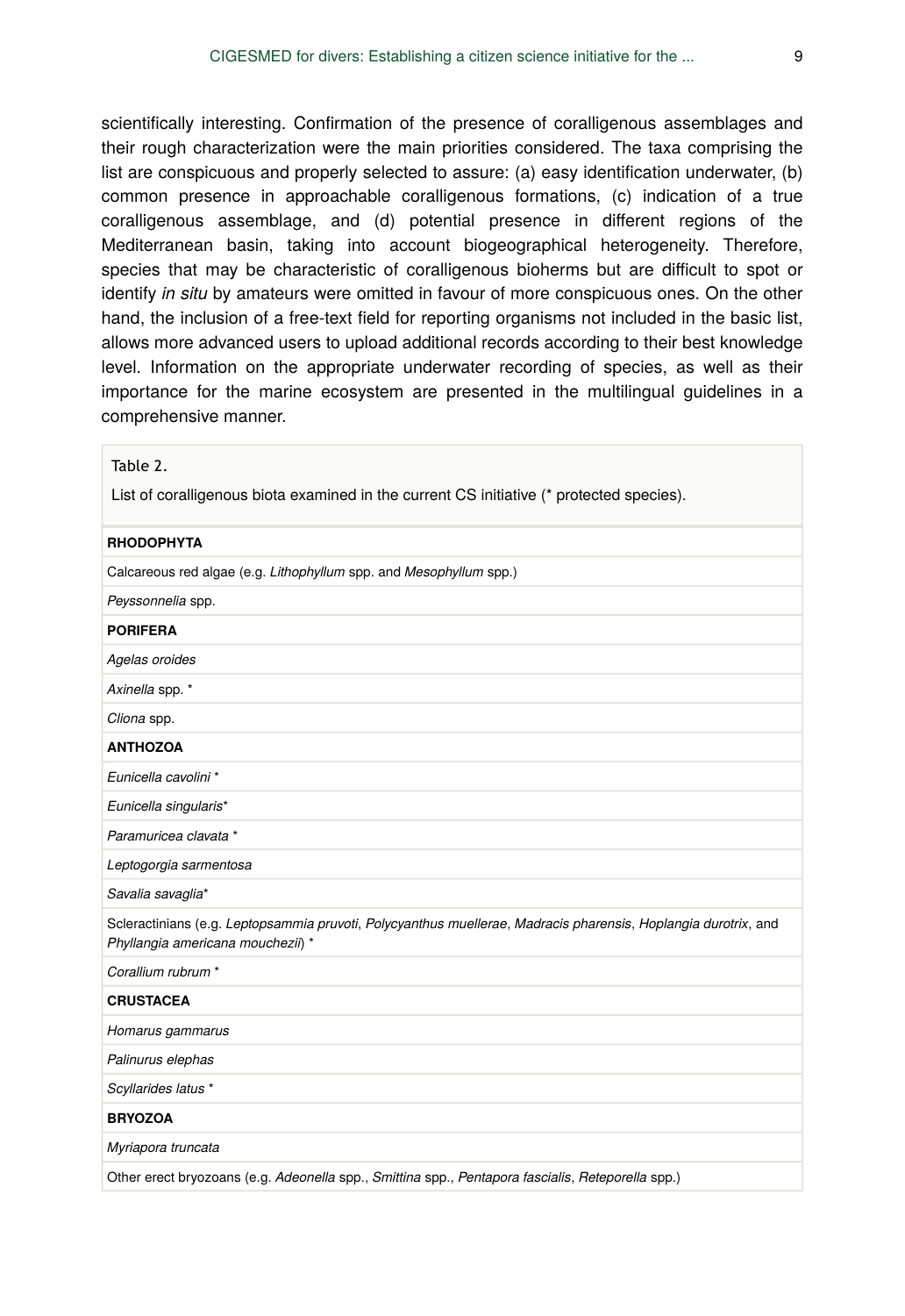| <b>ECHINODERMATA</b>                                                                                   |
|--------------------------------------------------------------------------------------------------------|
| Centrostephanus longispinus *                                                                          |
| Other sea urchins (e.g. Arbacia lixula, Echinus melo, Paracentrotus lividus, Sphaerechinus granularis) |
| <b>PISCES</b>                                                                                          |
| Anthias anthias                                                                                        |
| Epinephelus marginatus *                                                                               |
| Scorpaena spp.                                                                                         |
| Shark egg cases (e.g. Scyliorhinus canicula)                                                           |

Typical species/taxa are presented in a list, accompanied by professional grade *in situ* photographs of the organisms from different Mediterranean areas, and linked to galleries providing additional photographic material (Fig. 3), covering as many viewing angles, morphologic and colour variations of the taxa as possible (ca. 100 images were assembled for this purpose). Semi-quantitative assessment of abundance is requested to be provided in size classes (N/A: Not available, Absent, Scarce, Abundant, Very abundant). Furthermore, the option of uploading photographs (i.e. Add Images) is available to the users and is encouraged as the recommended practice, since it provides the means to validate the diver's observations. These photos are automatically added to the website's Gallery following curation by the CS research team to avoid misidentifications.

| <b>Coralligenous Organisms</b> | Abundance        |                                                   |
|--------------------------------|------------------|---------------------------------------------------|
| Calcareous red algae           | $O$ N/A          |                                                   |
|                                | C Absent         |                                                   |
|                                | C Scarce         |                                                   |
|                                | C Abundant       |                                                   |
|                                | Very abundant    |                                                   |
| (+) Tel Add Images             |                  |                                                   |
| <b>Coralligenous Organisms</b> | <b>Abundance</b> |                                                   |
| Peyssonnella spp.              | O N/A            |                                                   |
|                                | Absent           |                                                   |
|                                | Scarce           | © T. Dailianis                                    |
|                                | Abundant         |                                                   |
|                                | Very abundant    | $\left(\bullet\right)\left(\bullet\right)$ 1 of 6 |
| (+) La Add Images              |                  |                                                   |
|                                |                  |                                                   |
| <b>Coralligenous Organisms</b> | Abundance        |                                                   |
| Agelas oroides                 | $O$ N/A          |                                                   |
|                                | C Absent         |                                                   |
|                                | C Scarce         |                                                   |
|                                | C Abundant       |                                                   |

#### Figure 3.

List of typical species of Mediterranean coralligenous assemblages on the *CIGESMED for divers* website, linked to galleries with representative photographs. Users have the ability to select pre-defined abundance classes and upload their own images for every listed taxon.

A list of 10 types of pressures and threats commonly affecting coralligenous assemblages was included to the protocol (Table 3, Fig. 4), providing a basis for their reporting. For each category, citizen scientists have the option to quantify its intensity using 3 observation ranks (i.e. absent, limited, and extended). As is the case for species reporting, users also have the possibility to report other threat categories (i.e. Other Pressures & Threats) and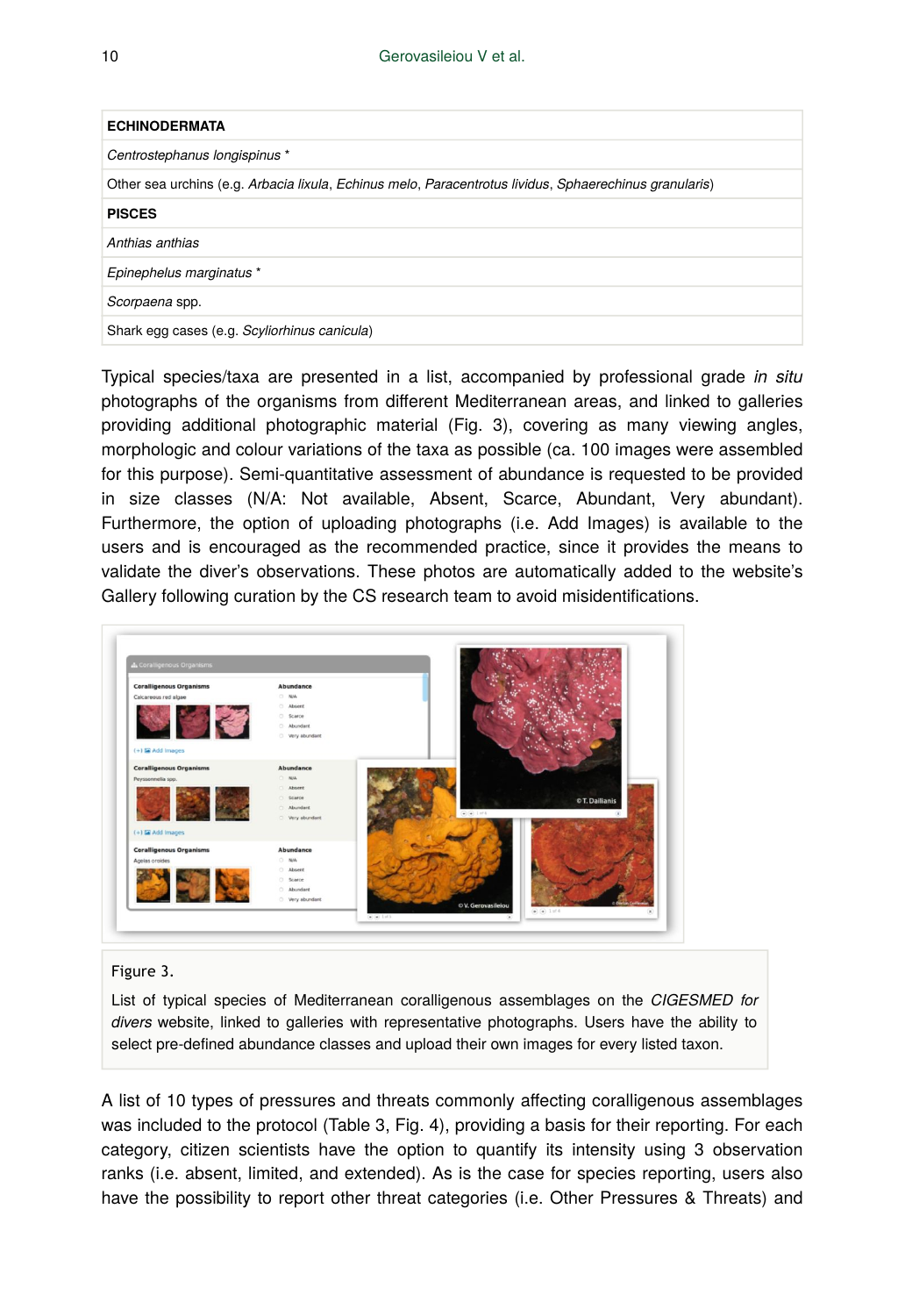any other type of observations (i.e. Other observations) in the respective free text fields, in order to allow commenting or providing any additional information.

| Table 3.<br>List of pressures and threats included in the protocol |
|--------------------------------------------------------------------|
| Non-indigenous species: Caulerpa cylindracea                       |
| Non-indigenous species: Asparagopsis spp.                          |
| Mucilaginous aggregations                                          |
| Organism necrosis and mortality events                             |
| Sedimentation on coralligenous biota                               |
| Diver recklessness                                                 |
| Fishing gear                                                       |
| Litter                                                             |
| Anchoring                                                          |
| Urban waste sources nearby                                         |
| Other pressures & threats (free text)                              |



Figure 4.

Reporting the intensity of pressures and threats on the *CIGESMED for divers* website.

## **Data sharing policy and activities**

All currently available data reports of coralligenous formations, their conspicuous species and threats are visibly marked on the accumulative map of the CS website (Fig. 5). Submitted data are open to public view and pass through a quality control process by the CIGESMED CS team before being reposited to global biodiversity databases (e.g. GBIF). As the website is social media-friendly, it provides out-of-the-box widgets allowing users to easily share observations or pages through popular social media (e.g. Twitter, Facebook, and LinkedIn).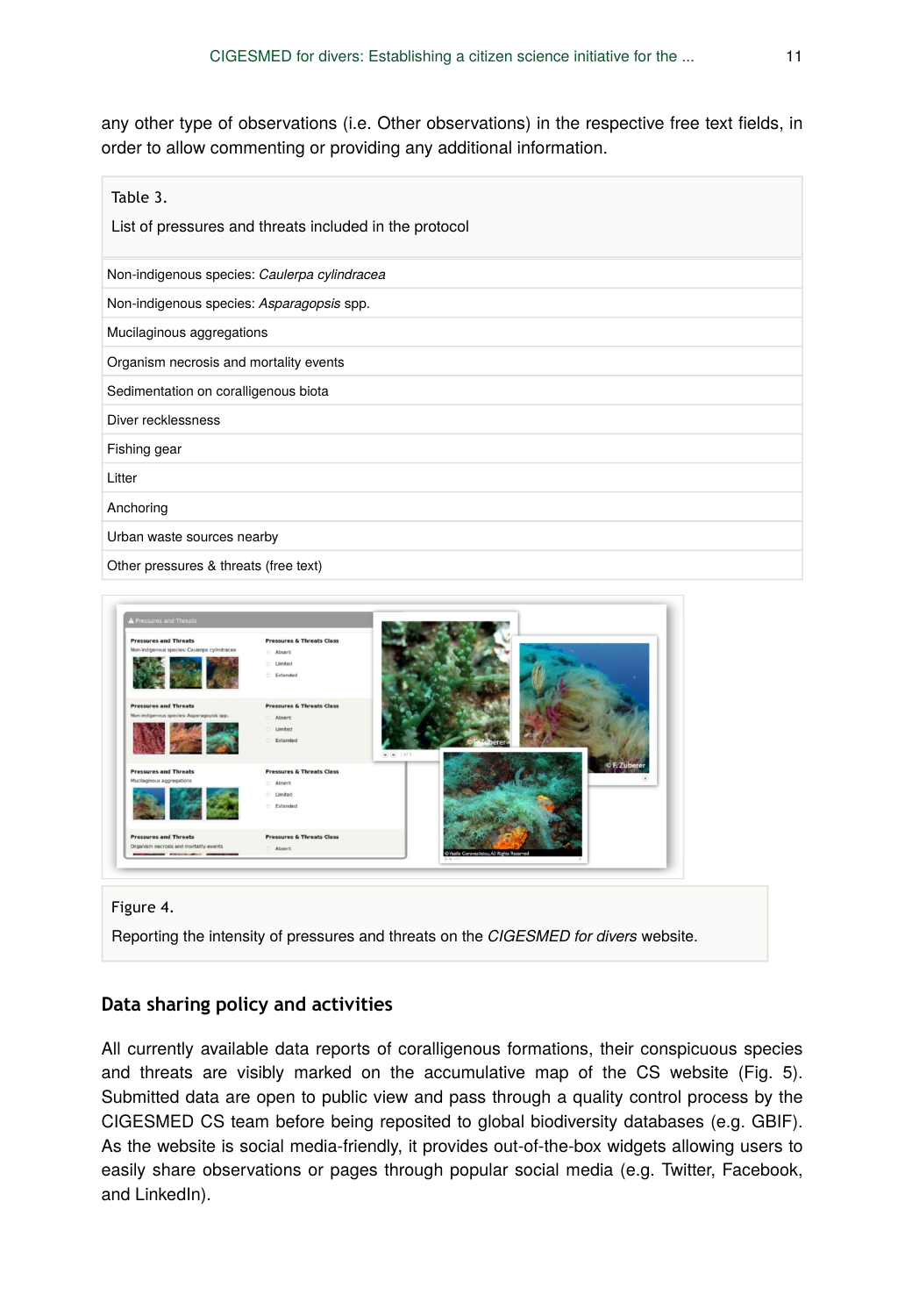

#### Figure 5.

Accumulative map of uploaded observations for Mediterranean coralligenous assemblages on the *CIGESMED for divers* website.

# **Enhancing motivation of participants**

Active participation to *CIGESMED for divers*, as most citizen science initiatives, inherently rewards users with the notion of contribution to the exploration and the conservation of biodiversity, producing useful information out of a recreational activity, while at the same time increasing their knowledge of the marine environment. In addition to these motives, an online rewarding system is supported by the website, accrediting users according to their contribution level (number of observations submitted). As the number of observations is directly linked to diver's experience and knowledge of the marine realm, 5 levels were assigned to male (*Theoi Halioi*) and female (*Oceanids* and *Nereides*) ancient [Greek sea](https://en.wikipedia.org/wiki/Greek_sea_gods) [deities](https://en.wikipedia.org/wiki/Greek_sea_gods) (Atsma 2011), linking Mediterranean natural and cultural heritage:

- 3 to 5 observations  $\rightarrow$  Proteus/Nereid
- 6 to 9 observations → Glaucus/Naiad
- 10 to 14 observations → Nereus/Doris
- 15 to 29 observations  $\rightarrow$  Oceanus/Tethys
- 30 observations and more  $\rightarrow$  Poseidon/Amphitrite

The rewarding system can potentially encourage fans of online applications and social media but will also function as a potential metric for identifying enthusiast divers and local collaborators interested in supporting localized monitoring activities. In the online platform,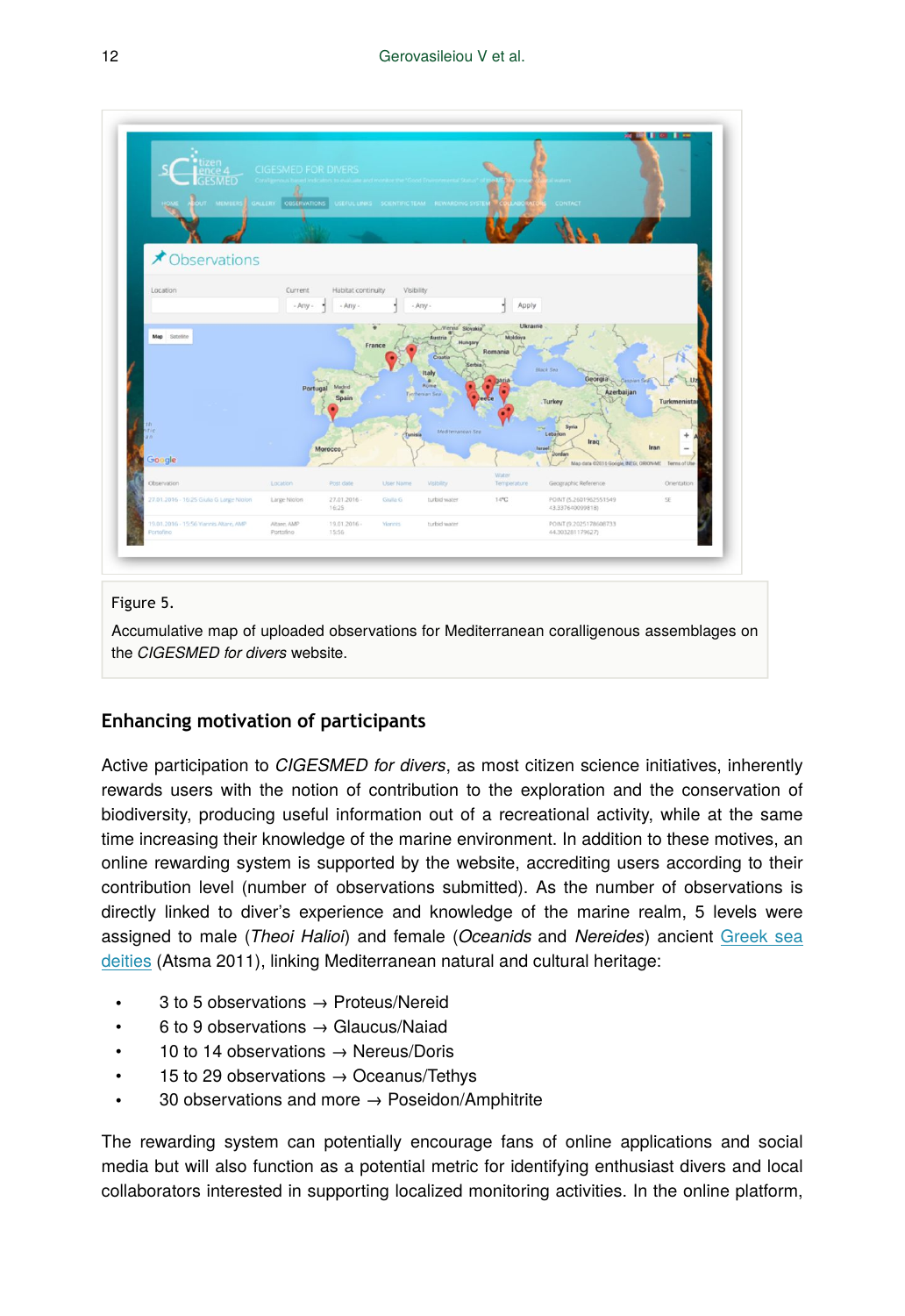all observations and uploaded photographs are linked to the user's name and constitute intellectual property of the contributor, whilst free for use under a Creative Commons Attribution License (CC-BY). All participants and contributors, including dive and nature associations and clubs are accredited and, in certain cases, could be considered as coauthors in relevant scientific and mass media publications (see acknowledgements and author contributions sections).

#### **Smartphone applications**

The "Citizen Science" sub-application of the LifeWatchGreece mobile app aggregates data from different CS initiatives in order to support a simple and quick view process, assisting sharing of the obtained information. It is available for Android platforms (Mobile/Tablet) and receives data in JSON format from *CIGESMED for divers* website in real time. The application showcases a simplified version of the observations submitted to the "CIGESMED for divers" website on a map. Users are given the option to select and view details for each observation, such as the list of reported species (Fig. 6). By selecting a species, users can view its distribution, based on the registered data, as well as taxonomic and ecological information from global biodiversity databases like GBIF and FishBase (Fig. 7). Furthermore, species records are connected to the Micro-CT<sub>vlab</sub>[sub-application](http://microct.portal.lifewatchgreece.eu/) of LifeWatchGreece mobile app where users can explore relevant Micro-CT datasets (i.e. series of images using X-Ray micro-computed tomography) through images, videos and 3D models that can be virtually manipulated, dissected and rotated using online tools (see Keklikoglou et al. 2016, this special collection).



#### Figure 6.

Interface of the smartphone application showcasing information regarding Mediterranean coralligenous assemblages and species obtained from *CIGESMED for divers* website. This is a "Citizen Science" mobile sub-application of the LifeWatchGreece infrastructure.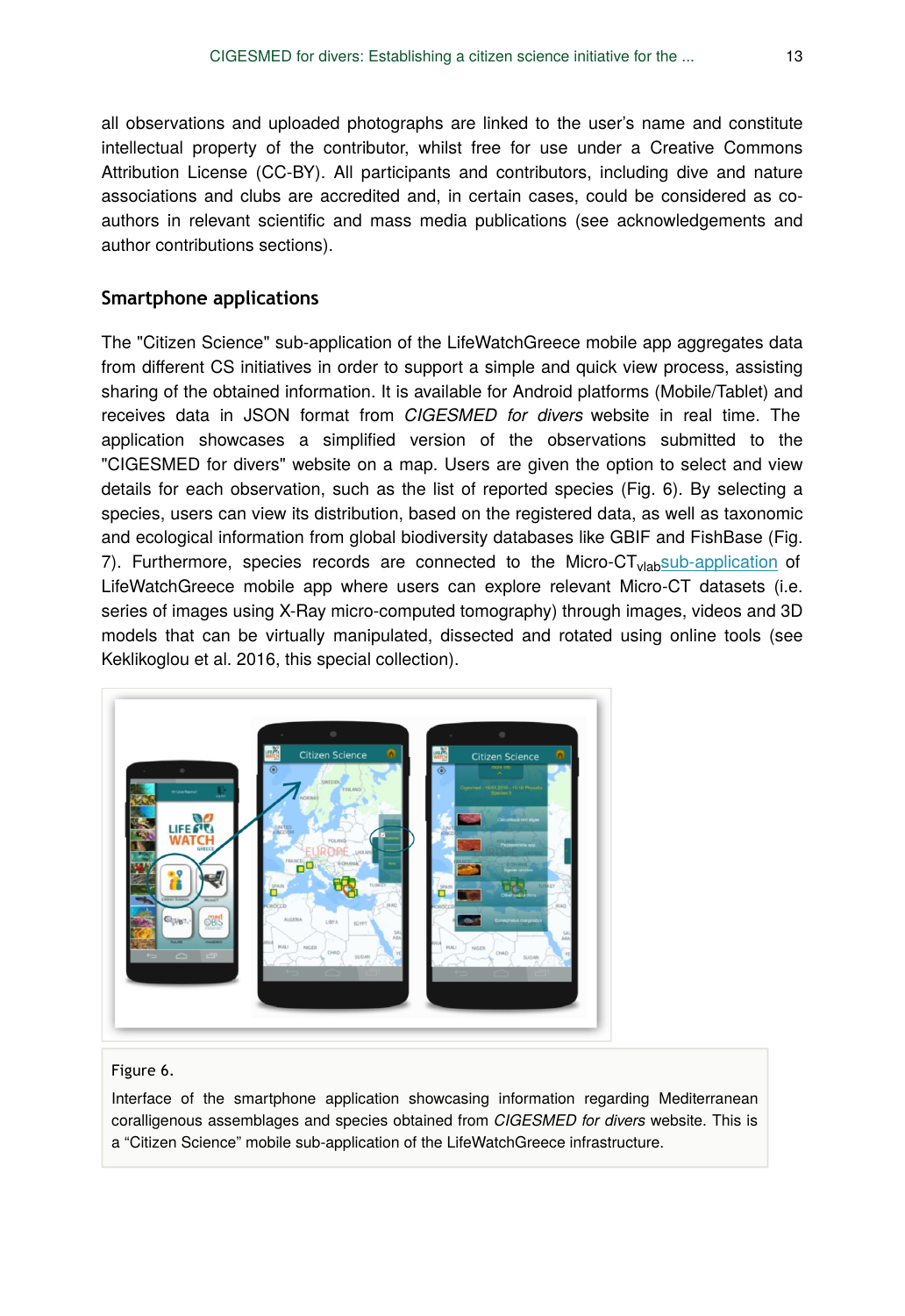

#### Figure 7.

Interface of the smartphone application displaying the exchange of information between different applications of LifeWatchGreece infrastructure and global biodiversity databases.

# **Discussion**

The engagement of citizens in marine research is particularly important, since professional scientific activities are often restricted by available financial and human resources (Thiel et al. 2014). Moreover, research projects often follow a confined implementation time schedule, after which research focus shifts to different subjects. The present CS initiative aims to maximize the geographical and temporal capacity of CIGESMED project. Although the core research activities of CIGESMED are localized in France, Greece and Turkey, the flexible and multilingual character of the CS protocol and website infrastructure enable their implementation on a Pan-Mediterranean scale. Our long-term goal is to establish a userfriendly and scientifically meaningful tool for the mapping, ecological status assessment and monitoring of coralligenous assemblages across the Mediterranean.

The objectives of this CS initiative extend beyond single-point data collection by providing a way to monitor coralligenous assemblages and assess potential degradation through the creation of long-term data series in sites receiving multiple visits (e.g. Marine Protected Areas). The inclusion in the protocol of several rare, protected, and commercial species (e.g. the over-exploited red coral), could further assist in their monitoring and conservation. This is particularly important in countries where research funds dedicated to environmental assessment and monitoring of the marine environment are low or non-existent; under such circumstances the contribution of skilled citizen scientists could critically enable the persistent collection of qualitative or semi-quantitative data (Bramanti et al. 2011).

The increasingly important role that active volunteers can play in reporting of the presence and spread of marine allochthonous species has been recently pointed out (Scyphers et al. 2014, Zenetos et al. 2013), along with the necessity for visible centralized data submission and dissemination platforms that can drive citizen participation. In this context, an array of established citizen-monitored sites can prove valuable to swift alien biodiversity records,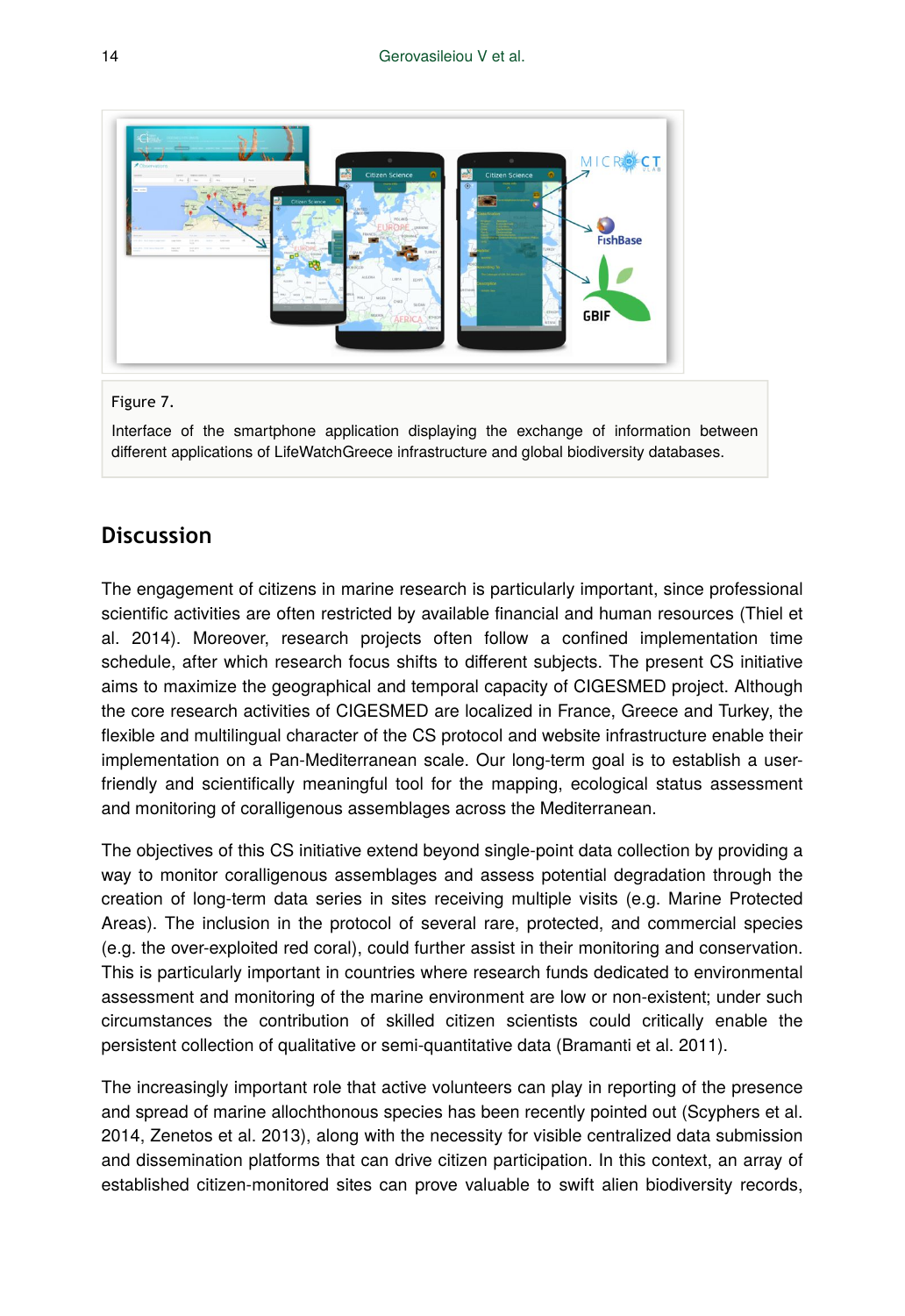especially if their online infrastructure is directly linked to relevant data aggregation channels (e.g. [ELNAIS](http://elnais.hcmr.gr/)).

Citizen-science approaches are generally acknowledged as a main pathway to assist the progress towards the upscaling of ecological data to the global level (Edgar et al. 2016). In this context, LifeWatchGreece research infrastructure (ESFRI) provides the means, expertise and the continuous technical support for the maintenance and development of the electronic platform behind the pilot *CIGESMED for divers* CS project for the coralligenous habitats in the Mediterranean. It also provides the electronic infrastructure needed for: (a) the data management in order to be harvested by the international aggregators, such as OBIS and GBIF; (b) the appropriate electronic infrastructure in order to analyze the data and interpret the results, in the form of the virtual laboratory RvLab (Varsos et al. 2016, this special collection).

Sharing data is one of the main objectives of CIGESMED. However, data assembled by non-experts should go through quality control before being used in scientific analyses or reposited to global biodiversity databases (Arvanitidis et al. 2011, Thiel et al. 2014). The list of organisms included in the present CS protocol include conspicuous species that are relatively easy to correctly identify. These include species that serve as ecosystem engineers and define coralligenous assemblages, such as coralline algae, sponges and gorgonians, as well as motile fauna that is also typical of this habitat type (e.g. *Anthias anthias*). The provision of detailed guidelines, easy-to-follow directions, high quality photos and simplified dive-slate versions of the CS protocol offer essential tools for data standardization and minimization of observer bias. Additionally, the online data submission platform encourages divers to upload their photos for each species record, thus facilitating quality control. Each observation is associated to the user's name, giving the opportunity to the CS research team to access the profile features of the diver (e.g. participation in other CS projects, diving experience, taxonomic expertise for scientific divers and naturalists) or even to contact him/her directly in exceptional cases (e.g. outstanding records, reporting of severe habitat degradation). For this reason, we have established groups of "country managers" among the involved researchers, acting as focal points responsible for providing support to users, managing and evaluating observations from different geographic regions, performing quality control and contacting divers in their language when needed.

Following screening and quality control, the data collected by the *CIGESMED for divers* project will be further used to: (a) calculate the values of indices for the assessment of the "good environmental status" (GES) of the habitat, as required by the Marine Strategy Framework Directive (MSFD). For this purpose, only indices requiring a minimum of information will be used, such as those proposed under the Descriptor 6 of the MSFD (seafloor integrity) (Rice et al. 2012); (b) the calculation of the values of the Essential Biodiversity Variables (EBVs) (Pereira et al. 2013) that can be applied to coralligenous habitats. Such variables can be defined at the scale of community richness and diversity.

During the field trials and discussions with participants, their associations and diving clubs, as well as national MPA authorities, it became evident that a considerable proportion of divers, especially in the eastern Mediterranean, were not aware of the existence and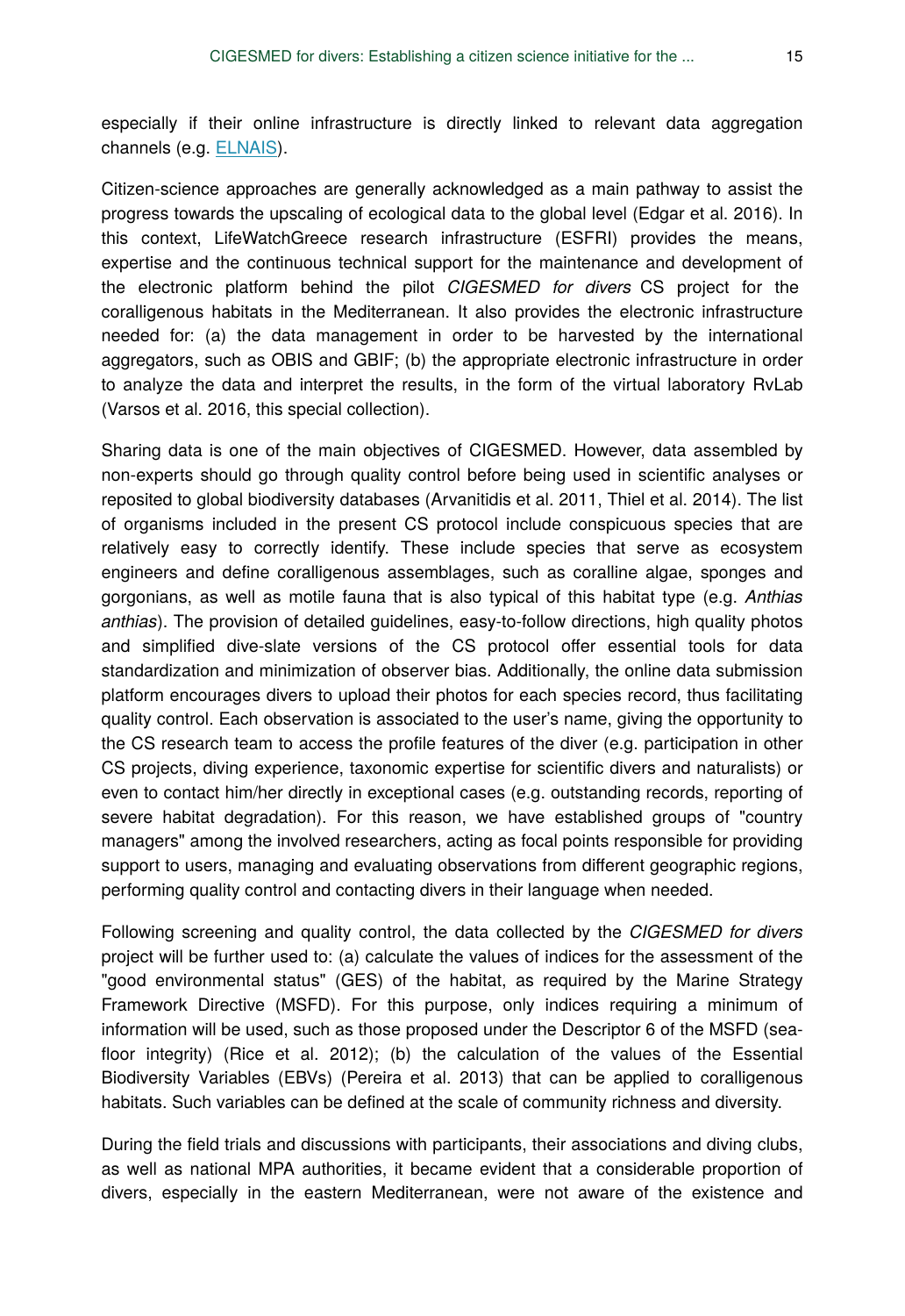importance of coralligenous assemblages despite the fact that these formed their preferred diving spots. The educational module of the project (i.e. guidelines and website) combined with the experience gained from the participation of divers directly raises public awareness. Experience from the field trials and past CS projects showed that knowledge exchange between citizen scientists and researchers promotes trust and facilitates application of marine conservation schemes (Arvanitidis et al. 2011, Thiel et al. 2014). Participation to monitoring CS projects can itself have a positive effect on recreational participants' knowledge level and environmental awareness (Branchini et al. 2014). Establishing communication with users is also important for the optimization of the protocol and reporting of possible bugs in the website.

Charismatic, flagship species (e.g. gorgonians, the dusky grouper) that thrive in coralligenous bioherms can raise the interest of recreational divers and greatly increase their awareness for the habitat as a whole, or their willingness to invest time for data recording. For example, in a recent citizen science project regarding the presence of red coral along the coasts of Italy, Bramanti et al. (2011) reported that 80% of the participants selected their diving location based on the presence of red coral. Furthermore, many volunteers dedicated several dives to estimate colony density and extent of mortality, an indication of the willingness to devote valuable diving time to activities related to conservation.

A recent review study by Thiel et al. (2014) on the role of citizen scientists in marine research showed that the motives of participating people vary, with personal satisfaction and public recognition being the most frequent ones (85% of cases) along with knowledge gaining (52%). In the present CS project these two motives effectively define the profile of the targeted citizen scientists – enthusiast divers – and are directly addressed through the design of the developed protocol, data sharing and data publication policies of CIGESMED. To this end, all participants will be fully acknowledged and in certain cases included as coauthors in resulting communications to scientific or general media. Divers with a high level of input, according to the online rewarding system, could further contribute as local collaborators supporting joined missions and monitoring activities.

A series of joint activities organized by the CIGESMED CS researchers, with selected motivated diving associations and MPA management authorities have been scheduled in Greece (e.g. Korinthiakos Gulf and National Marine Park of Zakynthos), France (e.g. Atelier Bleu - CPIE Côte Provençale, Ailes Sportives Airbus Helicopters, Septentrion Environnement), and Turkey (e.g. Derin and Doğa Diving Center, Engin Sea and Nature Sports Center). Those include photo-sampling of permanent quadrats, recording of environmental data (e.g. through the deployment of loggers) and recording of threats and impacts on a scheduled and systematic basis. Joint missions will further include training of the involved divers and demonstrating the proposed activities using the developed CS protocol and e-infrastructure. Furthermore, online photo-contests are to be periodically scheduled and high-quality photographs uploaded by users will be screened on the homepage of the website or could be used in future scientific and educational publications, always acknowledging the photographer. Combined with the *CIGESMED for divers* CS protocol, these activities, are expected to enhance the creation of long-term data series,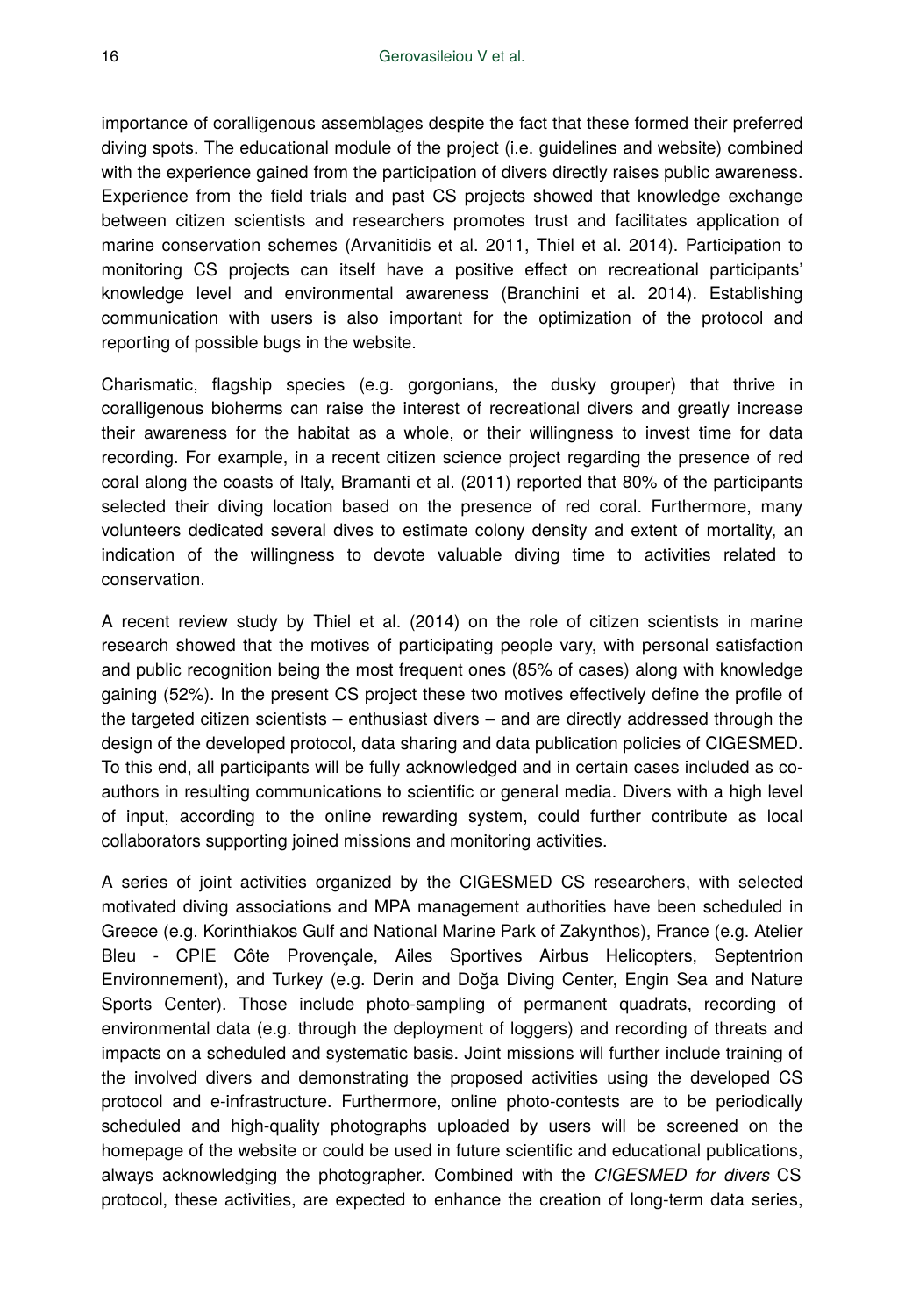increase public awareness and establish communication and knowledge exchange on a more trust-worth and permanent basis.

# **Acknowledgements**

We are grateful to all citizen scientists and dive centres for participating in field trials (dives), discussions and questionnaire-filling during the preparatory phase of the project; from France (Clément Aldebert, Dorian Guillemain, Eric Vastine, Etienne Pont, Gisèle Chatelat, Jacky Dubar, Joëlle Fossati, Frédéric Sonnerat, Frédéric Zuberer, Laurent Vanbostal, Marielle Ferré, Marina Caillaud, Associations "Little Nemo" and "Atelier Bleu"), Greece (Kostas Konstantinidis, Pavlos Koutsis, Dennis Mohr, Fanis Nikoloudakis, Divers Paradise Diving Centre, Nero Sport Diving Centre and the rangers of the National Marine Park of Zakynthos) and Turkey (Mert Palaoğlu, Bülent Şelli Derin and Doğa Diving Center). We also thank diving clubs for their willingness to participate to the *CIGESMED for divers* CS initiative, including joined missions for monitoring coralligenous sites on a stable basis (Thessaloniki Dive Club, "Tethys" Association of Recreational Scuba Divers, and "OCEANOS" Association of Achaia Divers). Special acknowledgements are due to researchers and divers from France (Frédéric Zuberer, Sandrine Ruitton, Dorian Guillemain, Romain Bricout, Sylvain Le Bris and Véronique Lamare) and Greece (Yiannis Iliopoulos and Vasilis Lekkas) who provided high-quality photos for the guidelines, slates and website. We thank Jacky Dubar and Etienne Pont for their help in translating texts in Spanish and French, and Eleni Voultsiadou for her help in the Greek translation of the guidelines.

# **Funding program**

This work was supported by (a) CIGESMED: *Coralligenous based Indicators to evaluate and monitor the "Good Environmental Status" of the MEDiterranean coastal waters*, funded under the SeasEra Framework (ERAnet), by the French, the Greek and the Turkish governments, the French National Research Agency (ANR: 12-SEAS-0001-01/02/03), the General Secretariat of Research and Technology (GSRT: 12SEAS-12-C2), and TÜBİTAK (112Y393); (b) LifeWatchGreece infrastructure (MIS 384676), funded under the ESFRI Framework by the Greek Government (GSRT), National Strategic Reference Framework (NSRF); (c) the French ministry of superior education and research (LTVA PhD grant) and the CNRS (GG postdoctoral grant).

# **Project**

CIGESMED: Coralligenous based Indicators to evaluate and monitor the "Good Environmental Status" of the MEDiterranean coastal waters (coordination IMBE, CNRS, France)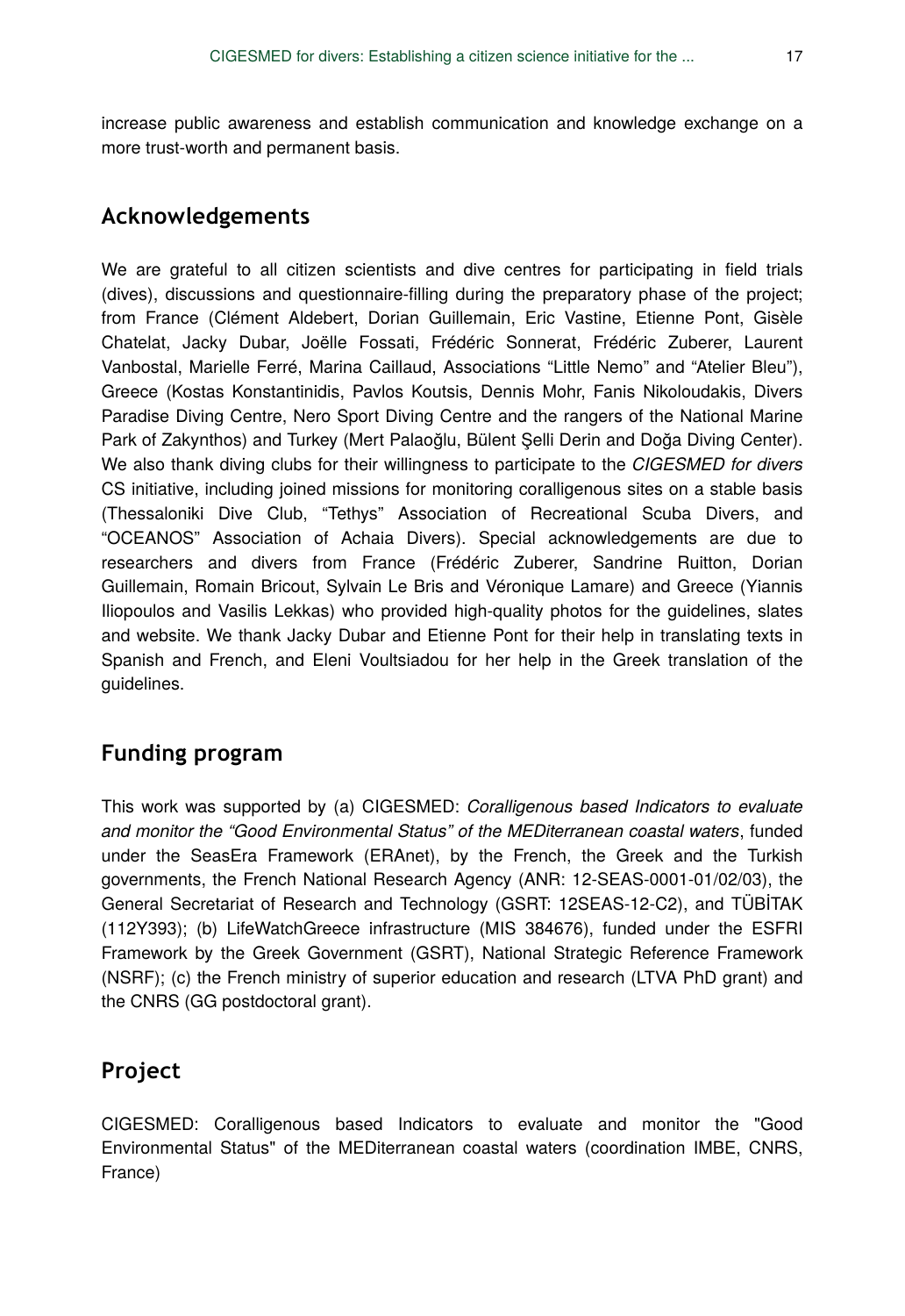# **Author contributions**

Wrote first draft of the manuscript: VG, TD, EP, NM, IF, CA

Revised the manuscript: all

Supervised CS initiative: VG, TD, EP, CA

Designed CS protocol: TD, VG, MSi, GG, YI, MSa

Website development, design & administrators: NM, EP

System administration: RD, EP

Smartphone application development: IF, EP

Website support: VG, TD, GG

Website country managers: VG, EP and NM for Greece; GG, LTVA, RD and JPF for France; AD for Turkey

Wrote CS guidelines: GG, LTVA, CD, VG, TD, MSi, MSa, AD, MEC, JPF, RD

Designed slates (printed & web versions): GG, LTVA, RD, CD, NM

Translated website, guidelines & slates: all

Artwork preparation, logo design and photo-editing: EP, TD

Provided photographic material: YI, TD, VG, MSi

Designed rewarding system: MSa, VG, YI, CA

Organized field trials: GG, CD, AD

Website check and preliminary data submission: GG, VG, MSa, MSi, LTVA, YI, RD

Citizen Science WP leader: CA, JPF

Project coordinator: JPF

# **References**

• Arvanitidis C, Faulwetter S, Chatzigeorgiou G, Penev L, Bánki O, Dailianis T, Pafilis E, Kouratoras M, Chatzinikolaou E, Fanini L, Vasileiadou A, Pavloudi C, Vavilis P, Koulouri P, Dounas C (2011) Engaging the broader community in biodiversity research: the concept of the COMBER pilot project for divers in ViBRANT. ZooKeys 150: 211‑229. [htt](https://doi.org/10.3897/zookeys.150.2149) [ps://doi.org/10.3897/zookeys.150.2149](https://doi.org/10.3897/zookeys.150.2149)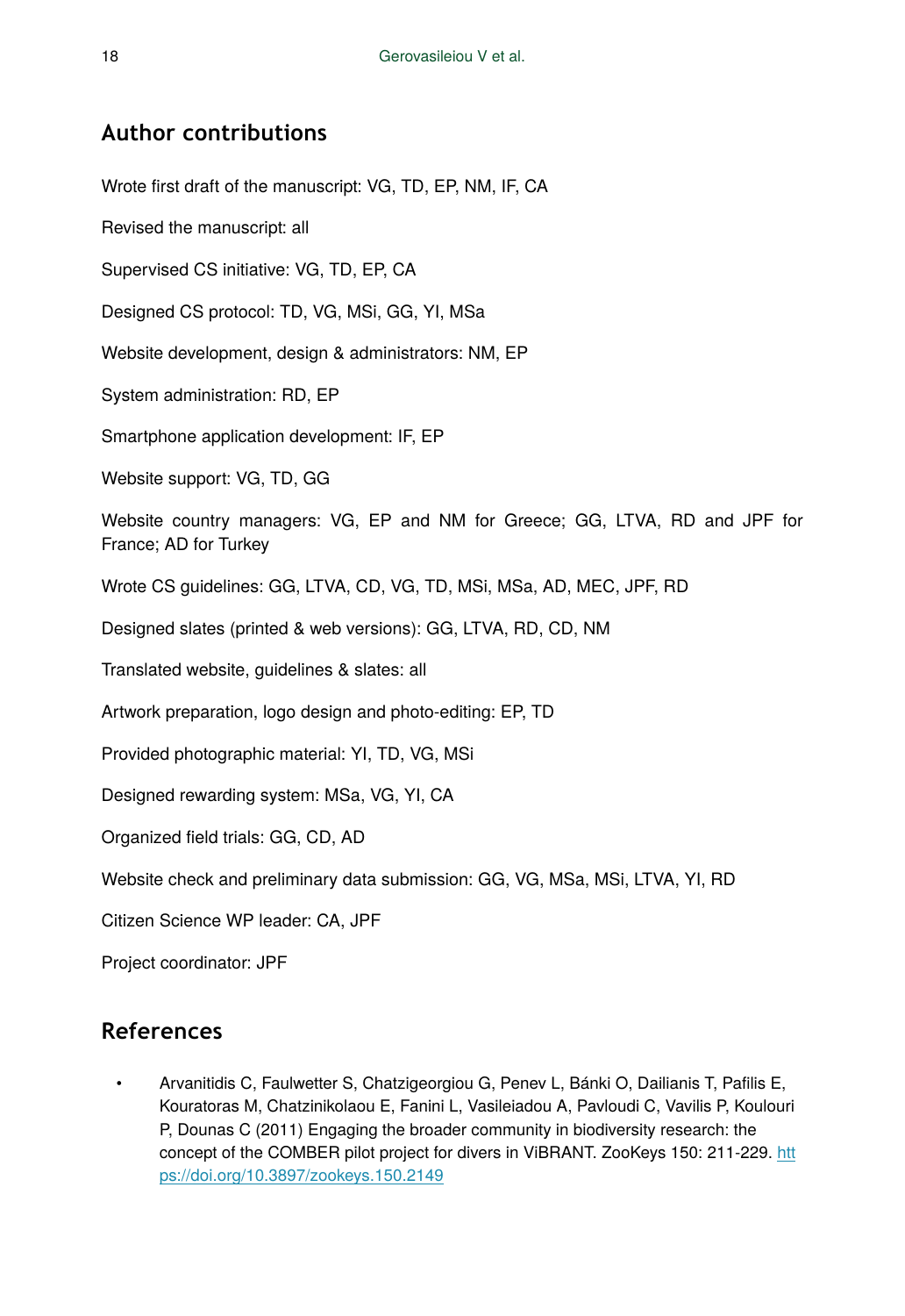- Atsma A (2011) The Theoi Project: Guide to Greek Mythology. [http://www.theoi.com/](http://www.theoi.com/greek-mythology/sea-gods.html) [greek-mythology/sea-gods.html](http://www.theoi.com/greek-mythology/sea-gods.html)
- Azzurro E, Aguzzi J, Maynou F, Chiesa JJ, Savini D (2012) Diel rhythms in shallow Mediterranean rocky-reef fishes: a chronobiological approach with the help of trained volunteers. Journal of the Marine Biological Association of the United Kingdom 93 (2): 461‑470. <https://doi.org/10.1017/s0025315412001166>
- Ballesteros E (2006) Mediterranean coralligenous assemblages: A synthesis of present knowledge. Oceanography and Marine Biology: An Annual Review 44: 123-195. [https://](https://doi.org/10.1201/9781420006391.ch4) [doi.org/10.1201/9781420006391.ch4](https://doi.org/10.1201/9781420006391.ch4)
- Bodilis P, Louisy P, Draman M, Arceo HO, Francour P (2013) Can Citizen Science Survey Non-indigenous Fish Species in the Eastern Mediterranean Sea? Environmental Management 53 (1): 172-180. <https://doi.org/10.1007/s00267-013-0171-0>
- Boero F, Belmonte G, Bracale R, Fraschetti S, Piraino S, Zampardi S (2013) A salp bloom (Tunicata, Thaliacea) along the Apulian coast and in the Otranto Channel between March-May 2013. F1000Research 2: 1‑6. [https://doi.org/10.12688/](https://doi.org/10.12688/f1000research.2-181.v1) [f1000research.2-181.v1](https://doi.org/10.12688/f1000research.2-181.v1)
- Boero F, Putti M, Trainito E, Prontera E, Piraino S, Shiganova T (2009) First records of Mnemiopsis leidyi (Ctenophora) from the Ligurian, Thyrrhenian and Ionian Seas (Western Mediterranean) and first record of Phyllorhiza punctata (Cnidaria) from the Western Mediterranean. Aquatic Invasions 4 (4): 675‑680. [https://doi.org/10.3391/](https://doi.org/10.3391/ai.2009.4.4.13) [ai.2009.4.4.13](https://doi.org/10.3391/ai.2009.4.4.13)
- Bonney R, Shirk JL, Phillips TB, Wiggins A, Ballard HL, Miller-Rushing AJ, Parrish JK (2014) Next Steps for Citizen Science. Science 343 (6178): 1436‑1437. [https://](https://doi.org/10.1126/science.1251554) [doi.org/10.1126/science.1251554](https://doi.org/10.1126/science.1251554)
- Bramanti L, Vielmini I, Rossi S, Stolfa S, Santangelo G (2011) Involvement of recreational scuba divers in emblematic species monitoring: The case of Mediterranean red coral (Corallium rubrum). Journal for Nature Conservation 19 (5): 312-318. [https://](https://doi.org/10.1016/j.jnc.2011.05.004) [doi.org/10.1016/j.jnc.2011.05.004](https://doi.org/10.1016/j.jnc.2011.05.004)
- Branchini S, Pensa F, Neri P, Tonucci BM, Mattielli L, Collavo A, Sillingardi ME, Piccinetti C, Zaccanti F, Goffredo S (2014) Using a citizen science program to monitor coral reef biodiversity through space and time. Biodiversity and Conservation 24 (2): 319‑336. <https://doi.org/10.1007/s10531-014-0810-7>
- Bulleri F, Benedetti-Cecchi L (2014) Chasing fish and catching data: recreational spearfishing videos as a tool for assessing the structure of fish assemblages on shallow rocky reefs. Marine Ecology Progress Series 506: 255-265. [https://doi.org/10.3354/](https://doi.org/10.3354/meps10804) [meps10804](https://doi.org/10.3354/meps10804)
- David R, Dubois S, Erga Z, Guillemain D, de Ville d'Avray LT, Arvanitidis C, Çinar M, Sartoretto S, Zuberer F, Chenuil A, Féral J, et al. (2014) CIGESMED's Protocol and Network (Coralligenous based Indicators to evaluate and monitor the "Good Environmental Status" of the MEDiterranean coastal waters). In: Benincasa F (Ed.) Proceedings of the 5th Symposium "Monitoring of Mediterranean coastal areas: problems and measurement techniques". Livorno (Italy), 17-19 June 2014.
- Edgar G, Bates A, Bird T, Jones A, Kininmonth S, Stuart-Smith R, Webb T (2016) New Approaches to Marine Conservation Through the Scaling Up of Ecological Data. Annual Review of Marine Science 8 (1): 435‑461. [https://doi.org/10.1146/annurev](https://doi.org/10.1146/annurev-marine-122414-033921)[marine-122414-033921](https://doi.org/10.1146/annurev-marine-122414-033921)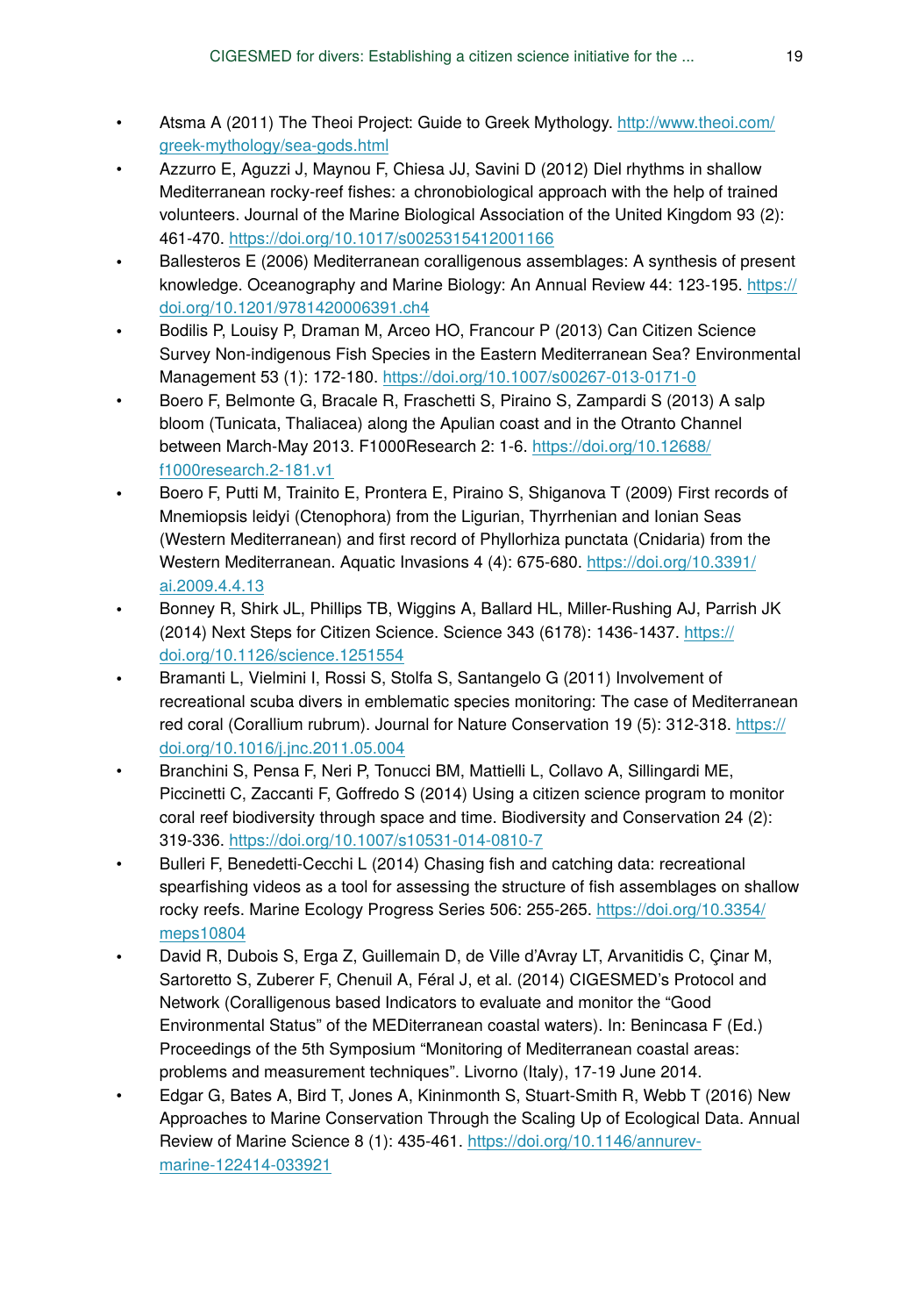- Gatti G, Bianchi CN, Parravicini V, Rovere A, Peirano A, Montefalcone M, Massa F, Morri C (2015) Ecological Change, Sliding Baselines and the Importance of Historical Data: Lessons from Combing Observational and Quantitative Data on a Temperate Reef Over 70 Years. PLOS ONE 10 (2): e0118581. [https://doi.org/10.1371/](https://doi.org/10.1371/journal.pone.0118581) [journal.pone.0118581](https://doi.org/10.1371/journal.pone.0118581)
- Giakoumi S, Sini M, Gerovasileiou V, Mazor T, Beher J, Possingham H, Abdulla A, Çinar ME, Dendrinos P, Gucu AC, Karamanlidis A, Rodic P, Panavotidis P, Taskin E, Jaklin A, Voultsiadou E, Webster C, Zenetos A, Katsanevakis S (2013) Ecoregion-Based Conservation Planning in the Mediterranean: Dealing with Large-Scale Heterogeneity. PLoS ONE 8 (10): e76449.<https://doi.org/10.1371/journal.pone.0076449>
- Goffredo S, Piccinetti C, Zaccanti F (2004) Volunteers in Marine Conservation Monitoring: a Study of the Distribution of Seahorses Carried Out in Collaboration with Recreational Scuba Divers. Conservation Biology 18 (6): 1492-1503. [https://](https://doi.org/10.1111/j.1523-1739.2004.00015.x) [doi.org/10.1111/j.1523-1739.2004.00015.x](https://doi.org/10.1111/j.1523-1739.2004.00015.x)
- Hodgson G (2001) Reef Check: The First Step in Community-Based Management. Bulletin of Marine Science 69 (2): 861-868.
- Keklikoglou K, Chatzinikolaou E, Faulwetter S, Filiopoulou I, Gougousis A, Michalakis N, Minadakis N, Panteri E, Perantinos G, Arvanitidis C (2016) Micro-CT<sub>vlab</sub>: A web based virtual gallery of biological specimens using micro-computed tomography (micro-CT). Biodiversity Data Journal LifeWatchGreece: Research infrastructure (ESFRI) for biodiversity data and data observatories: in press.
- Marion AF (1883) Esquisse d'une topographie zoologique du Golfe de Marseille. Annales Musée d'Histoire Naturelle Marseille 1: 1‑108.
- Marshall NJ, Kleine DA, Dean AJ (2012) CoralWatch: education, monitoring, and sustainability through citizen science. Frontiers in Ecology and the Environment 10 (6): 332‑334. <https://doi.org/10.1890/110266>
- Martin CS, Giannoulaki M, Leo FD, Scardi M, Salomidi M, Knittweis L, Pace ML, Garofalo G, Gristina M, Ballesteros E, Bavestrello G, Belluscio A, Cebrian E, Gerakaris V, Pergent G, Pergent-Martini C, Schembri PJ, Terribile K, Rizzo L, Souissi JB, Bonacorsi M, Guarnieri G, Krzelj M, Macic V, Punzo E, Valavanis V, Fraschetti S (2014) Coralligenous and maërl habitats: predictive modelling to identify their spatial distributions across the Mediterranean Sea. Scientific Reports 4: 5073. [https://](https://doi.org/10.1038/srep05073) [doi.org/10.1038/srep05073](https://doi.org/10.1038/srep05073)
- Pereira HM, Ferrier S, Walters M, Geller GN, Jongman RH, Scholes RJ, Bruford MW, Brummitt N, Butchart SH, Cardoso AC, et al. (2013) Essential Biodiversity Variables. Science 339 (6117): 277‑278. <https://doi.org/10.1126/science.1229931>
- Rice J, Arvanitidis C, Borja A, Frid C, Hiddink J, Krause J, Lorance P, Ragnarsson SÁ, Sköld M, Trabucco B, Enserink L, Norkko A (2012) Indicators for Sea-floor Integrity under the European Marine Strategy Framework Directive. Ecological Indicators 12 (1): 174‑184. <https://doi.org/10.1016/j.ecolind.2011.03.021>
- Scyphers S, Powers S, Akins JL, Drymon JM, Martin C, Schobernd Z, Schofield P, Shipp R, Switzer T (2014) The Role of Citizens in Detecting and Responding to a Rapid Marine Invasion. Conservation Letters 8 (4): 242-250. [https://doi.org/10.1111/](https://doi.org/10.1111/conl.12127) [conl.12127](https://doi.org/10.1111/conl.12127)
- Sini M, Kipson S, Linares C, Koutsoubas D, Garrabou J (2015) The Yellow Gorgonian Eunicella cavolini: Demography and Disturbance Levels across the Mediterranean Sea. PLOS ONE 10 (5): e0126253.<https://doi.org/10.1371/journal.pone.0126253>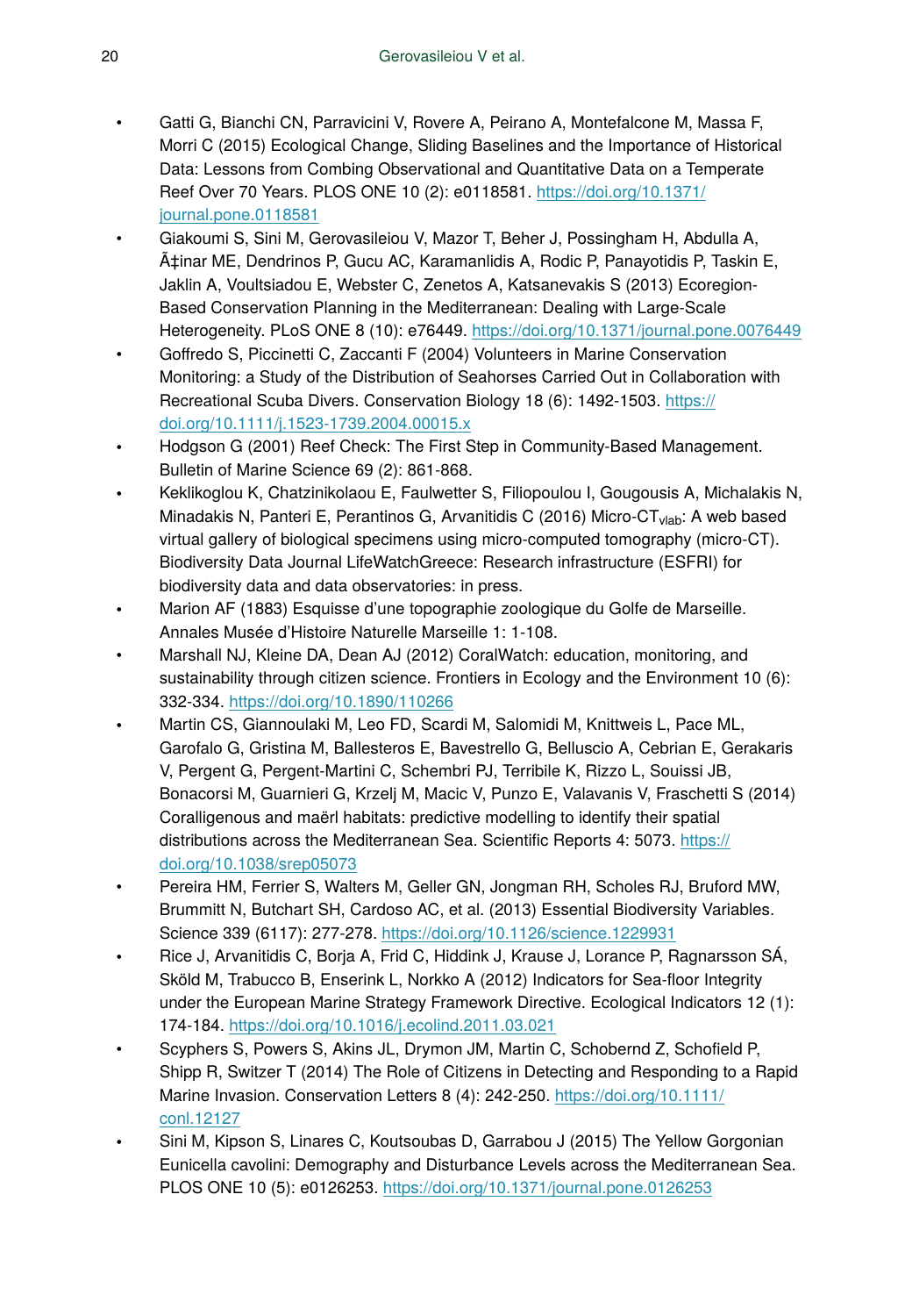- Thiel M, Penna Díaz M, Luna Jorquera G, Salas S, Sellanes J, Stotz W (2014) Citizen Scientists and Marine Research: Volunteer Participants, Their Contributions, and Projection for the Future. Oceanography and Marine Biology - An Annual Review. URL: [https://doi.org/10.1201/b17143-6 https://doi.org/10.1201/b17143-6](https://doi.org/10.1201/b17143-6)
- Varsos C, Patkos T, Oulas A, Pavloudi C, Gougousis A, Ijaz UZ, Filiopoulou I, Pattakos N, Vanden Berghe E, Fernandez-Guerra A, Faulwetter S, Chatzinikolaou E, Pafilis E, Arvanitidis C (2016) Optimized R functions for analysis of ecological community data using the R virtual laboratory (RvLab). Biodiversity Data Journal LifeWatchGreece: Research infrastructure (ESFRI) for biodiversity data and data observatories: in press.
- Zenetos A, Koutsogiannopoulos D, Ovalis P, Poursanidis D (2013) The role played by citizen scientists in monitoring marine alien species in Greece. Cahiers de Biologie Marine 54: 419-426.

# **Supplementary materials**

## **Suppl. material 1: CIGESMED for divers – Citizen Science for CIGESMED**

**Authors:** Gatti G., Thierry de Ville d'Avray L., David R., Dimitriadis C., Gerovasileiou V., Dailianis T., Sini M., Salomidi M., Dogan A., Issaris Y., Cinar M.E., Koutsoubas D., Arvanitidis C., Feral J-P. **Data type:** Guidelines

**Brief description:** Guidelines for the implementation of CIGESMED Citizen Science protocol for the study and monitoring of Mediterranean coralligenous assemblages.

**Filename:** Protocol\_CS\_EN.pdf - [Download](http://arpha.pensoft.net//getfile.php?filename=oo_82405.pdf) file (11.07 MB)

# **Suppl. material 2: CIGESMED pour les plongeurs – Les sciences participatives pour CIGESMED**

**Authors:** Gatti G., Thierry de Ville d'Avray L., David R., Dimitriadis C., Gerovasileiou V., Dailianis T., Sini M., Salomidi M., Dogan A., Issaris Y., Cinar M.E., Koutsoubas D., Arvanitidis C., Feral J-P. **Data type:** Guidelines

**Brief description:** Guidelines for the implementation of CIGESMED Citizen Science protocol for the study and monitoring of Mediterranean coralligenous assemblages. **Filename:** Protocol\_CS\_FR.pdf - [Download](http://arpha.pensoft.net//getfile.php?filename=oo_82406.pdf) file (11.22 MB)

## **Suppl. material 3: CIGESMED για δύτες, πολίτες-επιστήμονες για το πρόγραμμα παρακολούθησης των κοραλλιγενών οικοτόπων**

**Authors:** Gatti G., Thierry de Ville d'Avray L., David R., Dimitriadis C., Gerovasileiou V., Dailianis T., Sini M., Salomidi M., Dogan A., Issaris Y., Cinar M.E., Koutsoubas D., Arvanitidis C., Feral J-P. **Data type:** Guidelines

**Brief description:** Guidelines for the implementation of CIGESMED Citizen Science protocol for the study and monitoring of Mediterranean coralligenous assemblages. **Filename:** Protocol\_CS\_GR.pdf - [Download](http://arpha.pensoft.net//getfile.php?filename=oo_82408.pdf) file (11.16 MB)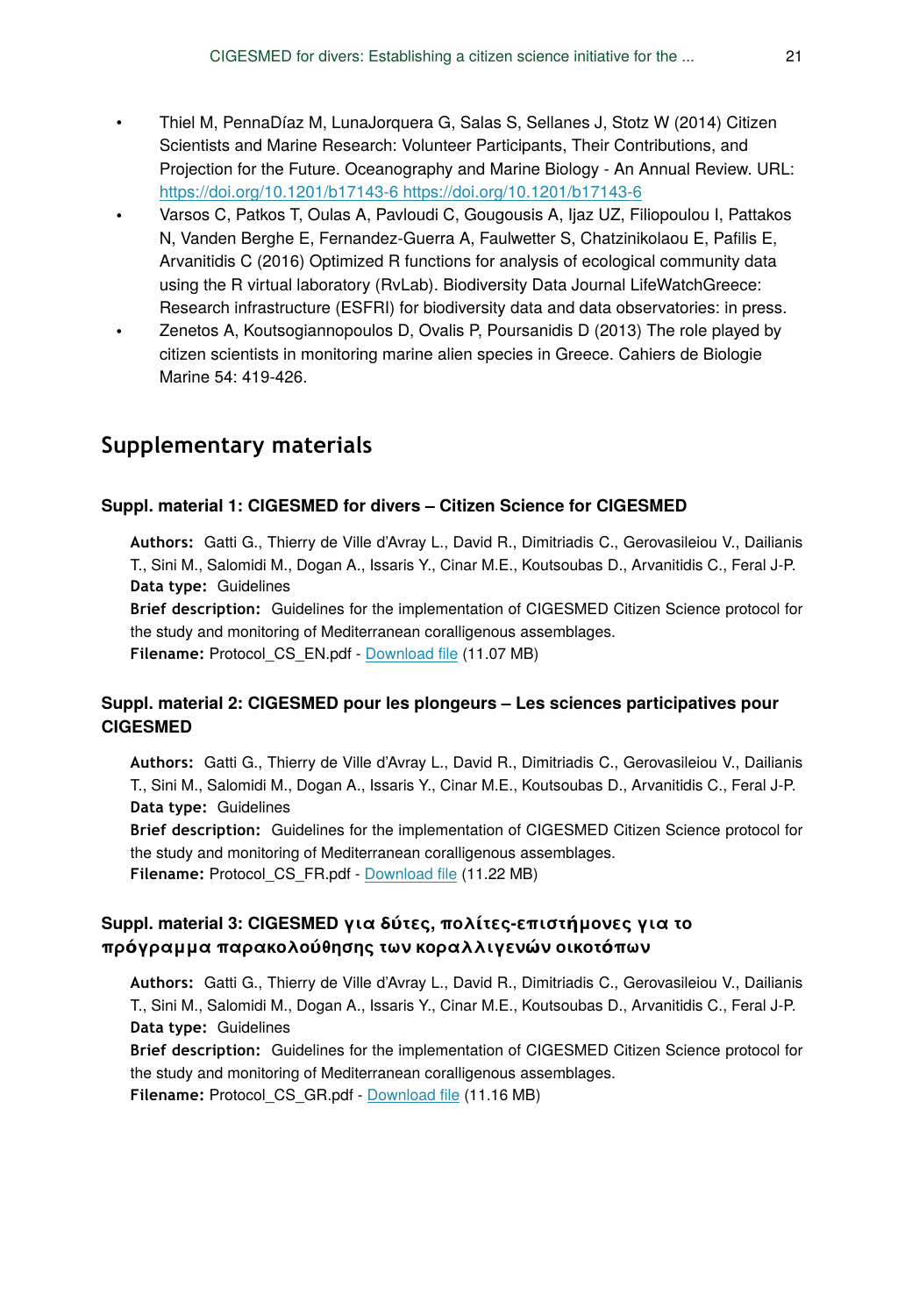#### **Suppl. material 4: CIGESMED per i subacquei - Citizen science per CIGESMED**

**Authors:** Gatti G., Thierry de Ville d'Avray L., David R., Dimitriadis C., Gerovasileiou V., Dailianis T., Sini M., Salomidi M., Dogan A., Issaris Y., Cinar M.E., Koutsoubas D., Arvanitidis C., Feral J-P. **Data type:** Guidelines

**Brief description:** Guidelines for the implementation of CIGESMED Citizen Science protocol for the study and monitoring of Mediterranean coralligenous assemblages. **Filename:** Protocol\_CS\_IT.pdf - [Download](http://arpha.pensoft.net//getfile.php?filename=oo_82410.pdf) file (11.10 MB)

#### **Suppl. material 5: Dalgıçlar için CIGESMED – CIGESMED için Vatandaş Bilimi**

**Authors:** Gatti G., Thierry de Ville d'Avray L., David R., Dimitriadis C., Gerovasileiou V., Dailianis T., Sini M., Salomidi M., Dogan A., Issaris Y., Cinar M.E., Koutsoubas D., Arvanitidis C., Feral J-P. **Data type:** Guidelines

**Brief description:** Guidelines for the implementation of CIGESMED Citizen Science protocol for the study and monitoring of Mediterranean coralligenous assemblages. **Filename:** Protocol\_CS\_TR.pdf - [Download](http://arpha.pensoft.net//getfile.php?filename=oo_82411.pdf) file (11.13 MB)

#### **Suppl. material 6: CIGESMED for divers – Citizen Science for CIGESMED**

**Authors:** Gatti G., David R., Dimitriadis C., Doğan A. **Data type:** Slates **Brief description:** Printed fill-in forms for underwater observation for the implementation of CIGESMED Citizen Science protocol for the study and monitoring of Mediterranean coralligenous assemblages.

**Filename:** Slate\_EN\_HQ.pdf - [Download](http://arpha.pensoft.net//getfile.php?filename=oo_82412.pdf) file (4.45 MB)

#### **Suppl. material 7: CIGESMED pour les plongeurs – Les sciences participatives pour CIGESMED**

**Authors:** Gatti G., David R., Dimitriadis C., Doğan A. **Data type:** Slates **Brief description:** Printed fill-in forms for underwater observation for the implementation of CIGESMED Citizen Science protocol for the study and monitoring of Mediterranean coralligenous assemblages.

**Filename:** Slate\_FR\_HQ.pdf - [Download](http://arpha.pensoft.net//getfile.php?filename=oo_82413.pdf) file (4.46 MB)

#### **Suppl. material 8: CIGESMED για δύτες, πολίτες-επιστήμονες για το πρόγραμμα παρακολούθησης των κοραλλιγενών οικοτόπων**

**Authors:** Gatti G., David R., Dimitriadis C., Doğan A. **Data type:** Slates **Brief description:** Printed fill-in forms for underwater observation for the implementation of CIGESMED Citizen Science protocol for the study and monitoring of Mediterranean coralligenous assemblages.

**Filename:** Slate\_GR\_HQ.pdf - [Download](http://arpha.pensoft.net//getfile.php?filename=oo_82419.pdf) file (4.40 MB)